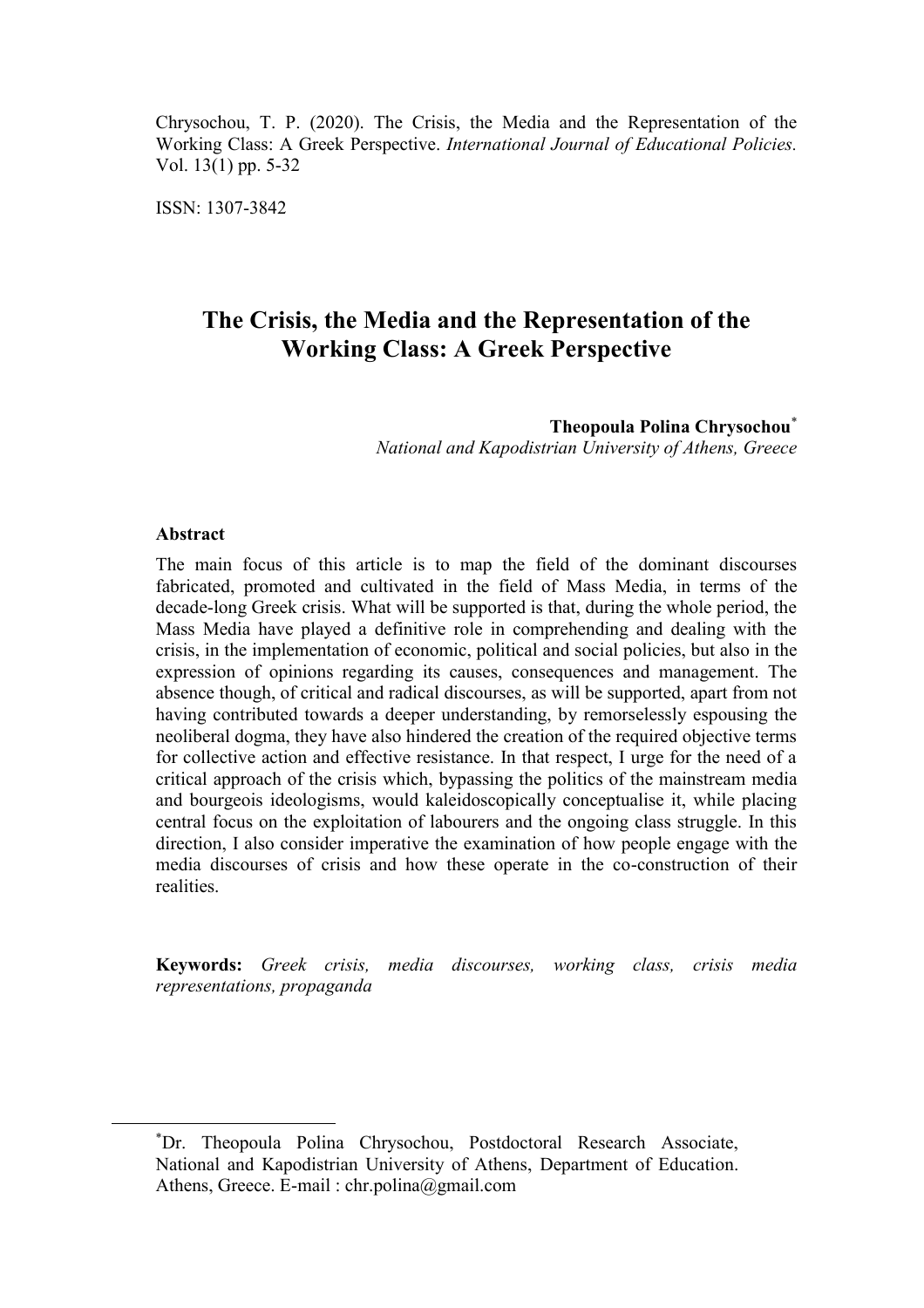''Besides, in these times, liberty is no longer proscribed; it is going its rounds again.'' (*Gambara*, Balzac, [1837 (2014): 16])

## **Introduction: Setting the Scenery**

The way in which the political status quo in Greece has handled the *crisis*, for over a decade, emphatically vindicates the great Greek novelist, poet and National Resistance fighter, Menelaos Lountemis (1906-1977) who, in his novel *Abyss Street Number 0*, states that: ''In this land, over these last few years, there have been told the worst lies in History. There were lies that were ashamed themselves, since the mouths uttering them were not. There was much abuse of pomposity, cheap drama, a great waste of useless patriotism'' (Lountemis, [1962 (2015): 285]).

The story of the Greek crisis is well-known and often told. In fact, the last years there has been a surge of writings on the topic. A legitimate, though, question that my last statement could reasonably raise, is the following: By whom has it been told and written? Therein lies the vital importance, in the current circumstances, of addressing a series of crucial and closely interrelated issues: Are the dominant narratives on the Greek crisis sufficient? And if not, how can we ascertain this? How do the dominant narratives on the Greek crisis describe reality and interpret facts? What is the *meaning-making* associated with the bourgeois interpretations of the Greek crisis? What constitutes the field of public discourse on the crisis, articulated in the public sphere and Mass Media, at this particular moment?

To that end, I want to point out from the beginning of this article that I won't get into excessive details, especially those connected with the so-called *Greek particularities*. Instead, and without questioning some aspects of this line of argumentation, my approach is that the Greek crisis is not primarily a debt or double deficit crisis, nor as crisis due to corruption, bribery and appropriation of public funds.

In the same vein, and without any intention of downplaying the importance that some of the following aspects played in the whole equation, I support that the actual problem of the Greek capitalist economy cannot be pinpointed in circumstantial mistakes. Neither can be found in choices and actions of isolated factors which distorted the otherwise *proper functioning* of the system, as misplaced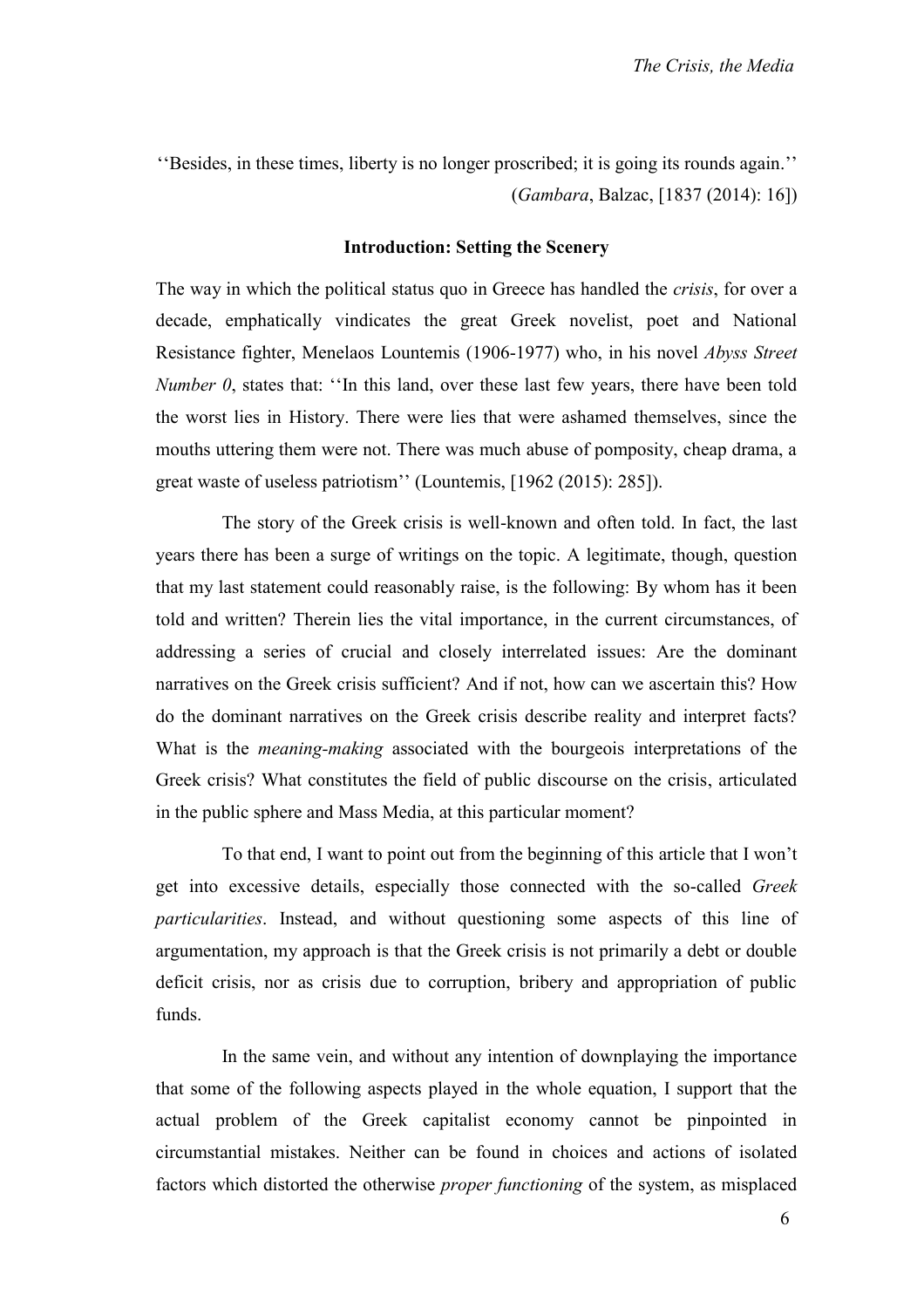as they may have been. On the contrary, I argue that interpretations, which do not address the Greek economic crisis as a deep, structural crisis of the capitalist system itself, can only lead to explanations that, deliberately or not, aim to conceal the innate structural problems of capitalism.

Therefore, and in direct contrast to what we are used to, from dominant political circles, public discourses, media narratives and bourgeois interpretations, the national crisis is considered here in light of the international economic crisis, and the state of the global capitalist economy, which has triggered both the internal contradictions of Greek capitalism and the pressure by the global and European crisis internalised by the Greek social formation (c.f. Maniatis and Passas, 2013; Milios, 2001; 2014; Sakellaropoulos, 2014; Passas and Pierros, 2017; Chrysochou, 2018a; 2018b).

In that respect, almost 10 years after the financial markets' assault in late 2009, and while the threat to global economy is far from eliminated, Greece is still experiencing the consequences of the 'biggest structural crisis in its recent history' (Karamessini, 2015: 239). In its course, the applied policies of internal devaluation and controlled bankruptcy, as well as the application of austerity measures have kept the country at a low level of production, investments, national demand and work productivity. At the same time, in proportion to the universal blow administered to the function of the economy, the country's social tissue, state apparatus and human and material resources have been undergoing radical transformations.

Meanwhile, salaries and pensions have been cut up to 40%, taxation has become exhausting, especially for lower and middle classes, unemployment has reached record highs and there is virtually no hiring in the public sector. In general, a new scenery for working relations is formed, dominated by the infringement of acquired rights and labour law, the deconstruction of collective agreements, the transformation of full-time employment into flexible or undocumented labour, the liberation of mass dismissals and the loss of any job-related benefits (Chrysochou, 2018b). All these have contributed to a socially unprecedented increase of phenomena of food insecurity, deprivation, poverty, and social exclusion, while there has also been a notable rise in depression, mental disorders and suicides (Economou, et al. 2012; Simou and Koutsogeorgou, 2014).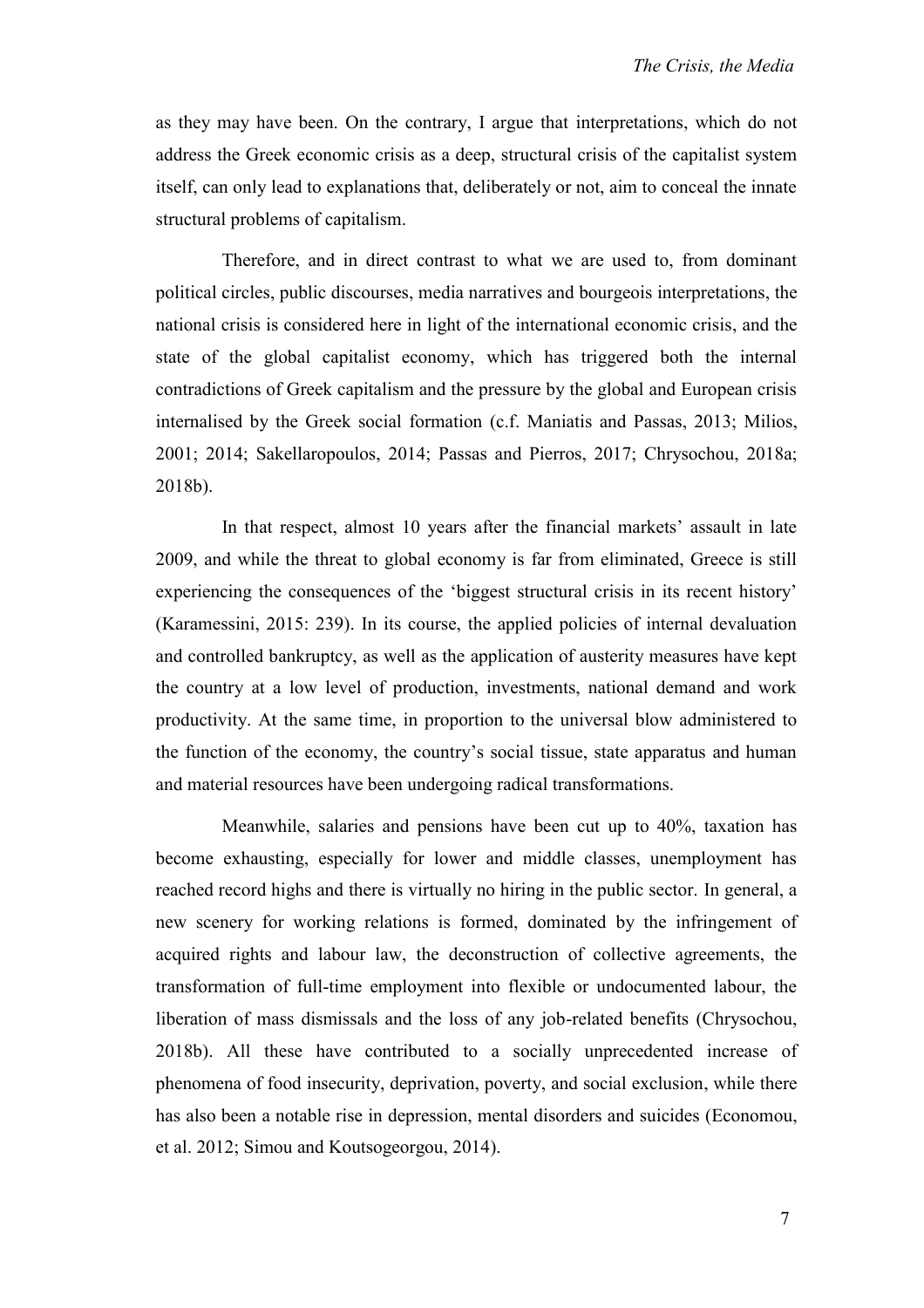Given all the above, the most fitting illustration of this deep, structural crisis of the capitalist system itself is, in my view, given in the following extract from the book *War Primer*<sup>i</sup> by Bertolt Brecht. [...] THE WORKERS CRY OUT FOR BREAD The merchants cry out for markets. The unemployed were hungry. The employed Are hungry now […]

## THOSE WHO TAKE THE MEAT FROM THE TABLE

Teach contentment. Those for whom the contribution is destined Demand sacrifice. Those who eat their fill speak to the hungry Of wonderful times to come. Those who lead the country into the abyss Call ruling too difficult For ordinary men. [...]

(*War Primer*, Brecht, [1955 (1998)]-emphasis in the original)

## **Articulating a Subversive and Critical Discourse in Times of** *Crisis*

When discussing, therefore, the economic crisis, regardless of how it manifests itself, namely as a debt crisis or a credit system crisis, it is essentially a crisis of the capitalist relations of production. In the field of politics, at least in the Greek case, this systemic crisis is reflected as a crisis of overaccumulation of lies, political deception and political fissures in the joints of a bankrupt political system in search of ways to remake itself.

But what is the situation in the social and cultural environment in Greece, and how has the prolonged crisis affected it? The only thing we know for sure is that, the neoliberal attack and the ensuing violent economic and political directives that arose from the status of supervision brought with them several shifts at the level of ideological orientation, proposed cultural standards and dominant discourses. The latter can be traced in a range of domains: from politics and education to the field of the Mass Media and public discourse, as articulated in our daily life, including the social networks on the internet. Naturally, the extent to which we can speak of radical transformations is the subject of a wider discussion and, at the same time, creates a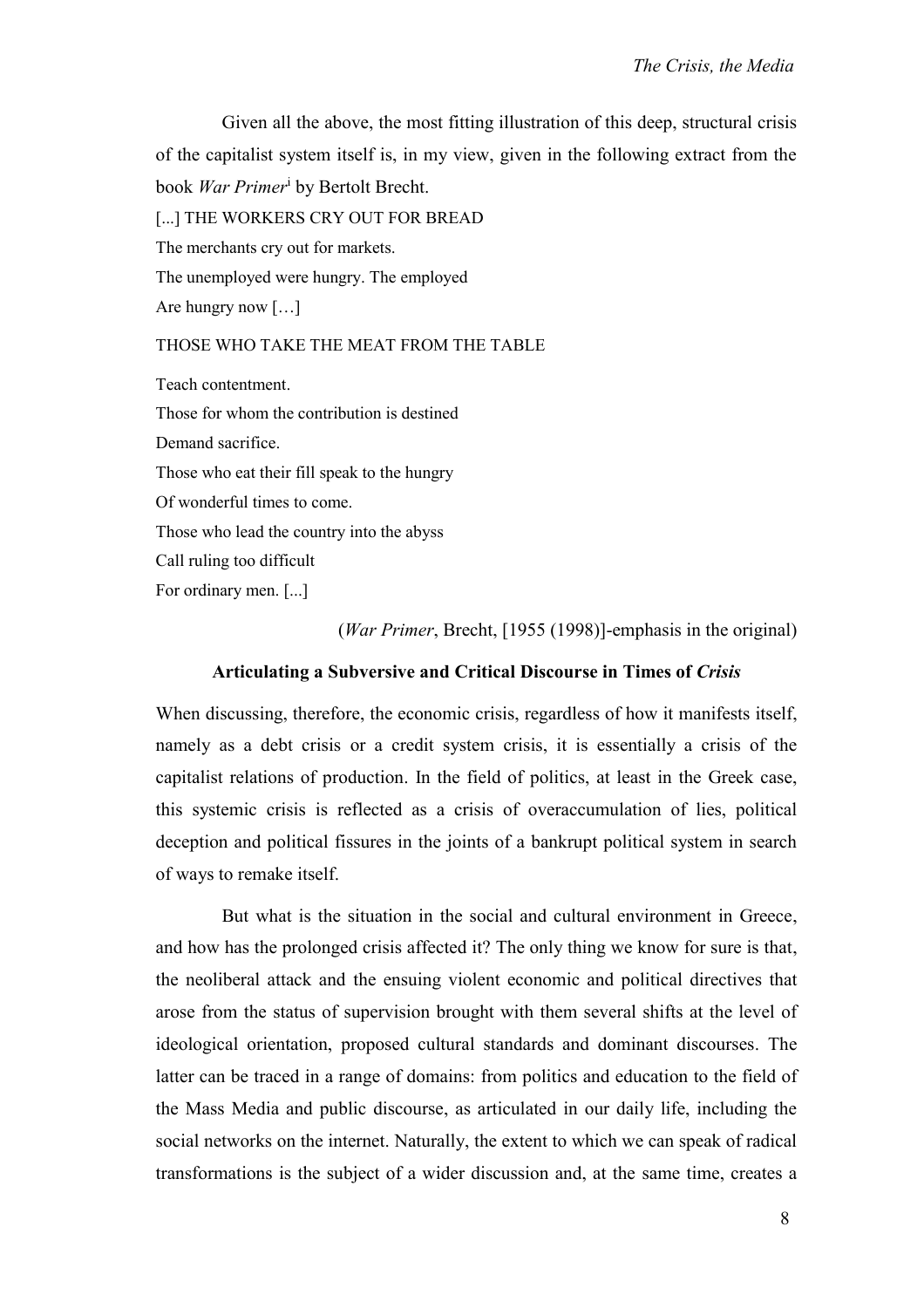vital need for new interdisciplinary research work, which will critically and empirically process possible changes that have occurred in the Greek society over the past decade.

Paradoxically, even though the economic crisis and its repercussions have long been under investigation, constituting in fact a prevalent topic, there is in the relevant literature a marked inability to articulate a subversive critical discourse. A discourse, which, having rid itself of *naïve* simplification, superficiality, conformity and neutrality, will actively contribute to the scientific understanding and interpretation of the contemporary world, within the wider context of the present economic circumstances. I do not mean, of course, to imply that it is an easy endeavour that I am proposing, given especially the stifling conditions of neoliberal dominance that we are struggling under. Neither, do I claim that there is total lack of research work which definitively enriched the discussion towards a critical overview of daily life, especially in Greece, where such kind of works abound (though unfortunately, much is lost in translation).

On the contrary, what I would like to emphasise is the necessity of a more systematic approach in this direction, which will holistically and critically discuss the attempted *naturalisation of reality* proceeding to a macro-level analysis of neoliberal dominance. Such an approach, transcending subjectivity and rooting it in the class stratification of our society, must consider causes, phenomena and consequences on the basis of socio- political determinants. This is essential, since for a nation to be able to recognise that there are ways to change the situation, it is not enough to experience its tragedy intensely. On the contrary, it should properly and wholly understand the causes. Sadly, the sombre reality, combined with the official bourgeois and media interpretations, have deprived Greeks of this exact capability: the ability to try to understand (Gounari, 2014: 309-310).

Within that context, the research focus of this article is an initial approach of the dominant orientation in the Greek ideological field, mainly drawing from the dominant representations and discourses fabricated, promoted and cultivated in the field of Mass Media and advertising; a domain, indeed, especially suited for such promotion. An important parameter which will have to be highlighted, therefore, for the sake of clarity, is that my central aim is not an in-depth analysis, but more of a mapping of the Greek current *terrain*.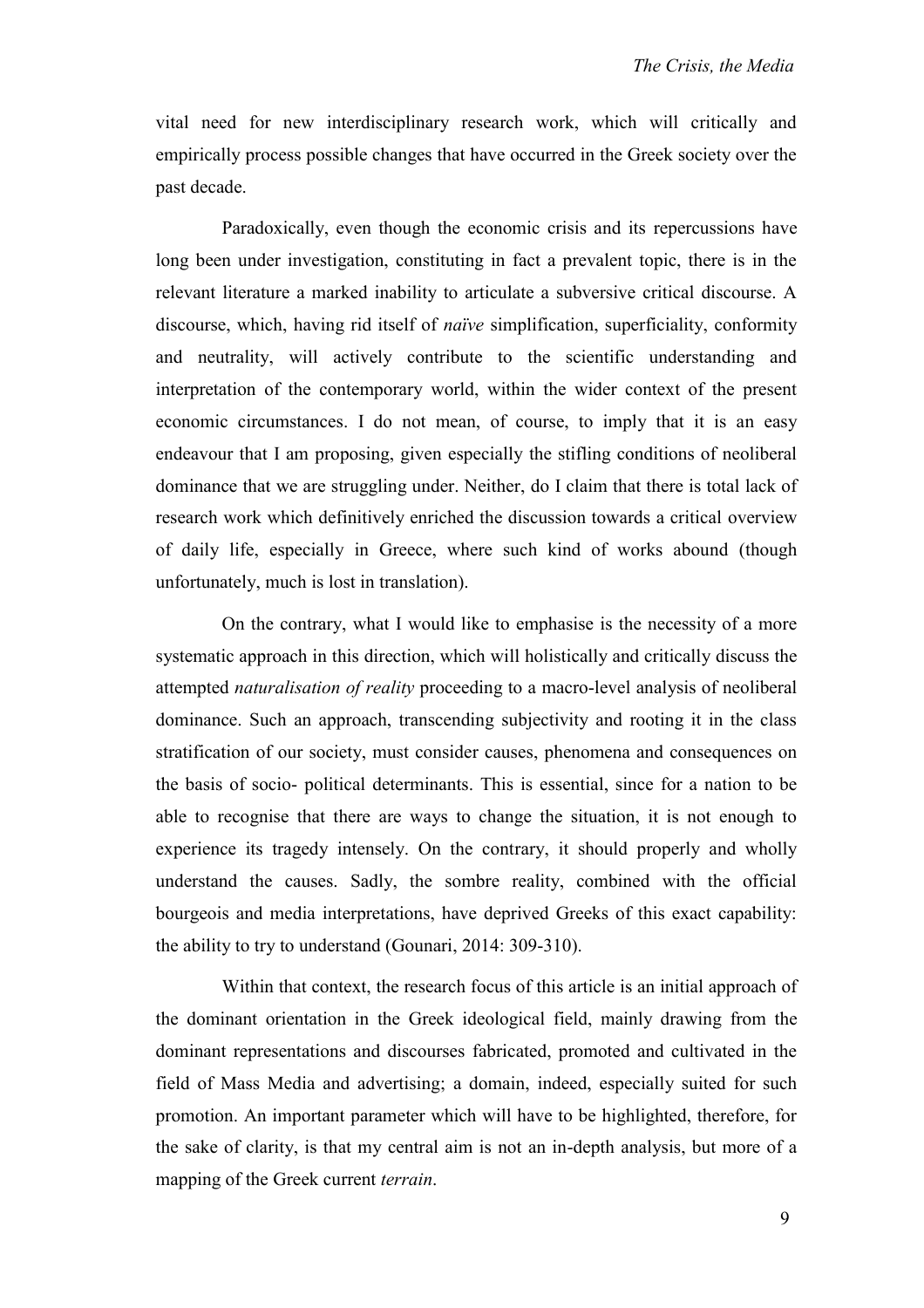## **The Power of Media and Information: A Double-Edged Sword**

Undoubtedly, the media served and continue to serve a variety of functions, changing their role, face and character according to the historic, social, economic, political and ideological framework. Their multi-dimensional role is apparent in the substitution of the term *information media* with the term *Mass Communication Media*.

The media, by transmitting, producing, organising and signifying events, issues, information and news, but also by trading in, charged with values and ideologies, emotions and ideas, as will gradually become apparent, play a crucial role in society. In fact, they are for the public, one of the dominant fields of perception, evaluation and interpretation of the modern world, daily life and social experience (McQuail and Vidal, 1991; Gamson, 1992). The exuberant founder of realism, the French author Honoré de Balzac (1799-1850), in the second volume of one of his greatest novels, *Lost Illusions* (*Illusions Perdues*, [1837 (2004)], presents an excoriating critique of journalism and newspapers. In fact, stressing the ways in which media were managed, organised and manipulated by those in power, in the French society of the 19th century, and tracing the connections between politics and the press he states that newspapers are the 'brothel of thought' and that if the Press did not exist, we should not invent it.

The power of the media is unquestionable, as is their utility as communication and information media (Castells, 2009). This does not, of course, automatically guarantee their proper function. How could something like this be true, in fact, since the media are on the one hand connected with the political system and political life as an informational transmitter of developments, and on the other, they constitute corporations which evidently pursue a profit (Zacharopoulos and Paraschos, 1993).

Based on what has been said so far, it should not come as a surprise that, since the outbreak of World War I, governments around the world are constantly negotiating with the media in an effort to supervise and also harness them. In our days, in fact, given the aforementioned centrality of the media, the political parties turn to communication more and more, adapting their strategies in order to control the daily flow of information and affect public opinion. As a result, a new public space is formed, characterised by 'the modern publicity process', namely, the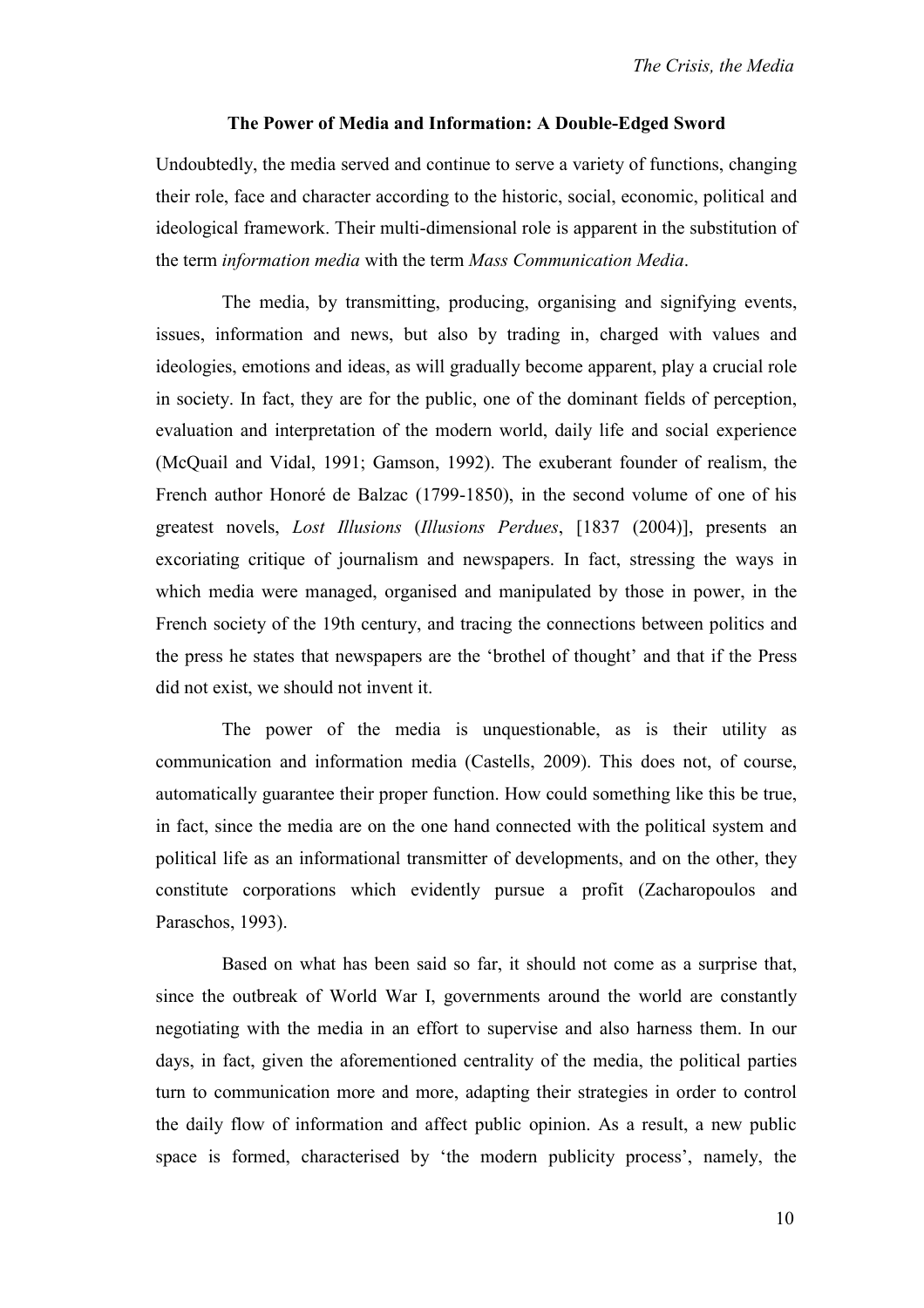competition for influence and control of public opinion on basic political events and issues (Blumler, 1990). In fact, in periods of crisis, as I will proceed to demonstrate, this phenomenon becomes even more intense since the need for assurances that the media will function around promoting the *national* interests (Cull, Cullbert and Welch, 2003) becomes imperative.

In contemporary societies, information does not constitute solely a core element of political, economic and social activity, but it is also a form of communication that is not eliminated after its emission, making it a *de facto* mode of socialisation (Bell, 1979). The principal means of carrying out this mass communication, as well as the daily process of informing the public, is none other than the Mass Media, which have largely established their dominance (McNair, 2006; Webster, 2006; Pleios, 2011a; 2011b). The advent of the well-documented *information society* was, of course, greatly facilitated by the rapid development of the internet and the New Media, whose impact on daily communication, social coordination, production and consumption of content is constantly growing (Bruns and Burgess, 2012).

According to, the revised in 2001, article 15 of the Greek Constitution (211/Α/24.12.2019- referring to cinema, photography, radio and television): ''Radio and television are under the direct control of the State. […] The direct control of the State, which also assumes the form of the status of the previous permission, focusses on the objective and on equal terms transmission of information and news […].'' But what does objectivity and transmission of information and news on equal terms actually mean? Can something like this be upheld in our times? Can it generally be upheld? I will try to respond to those questions by asking a different one, so aptly posed by Vladimir Lenin (1870-1924) in a speech he gave in Moscow in 1920:

Why should freedom of speech and freedom of the press be allowed? Why should a government which is doing what it believes to be right allow itself to be criticised? It would not allow opposition by lethal weapons. Ideas are much more fatal things than guns. Why should any man be allowed to buy a printing press and disseminate pernicious opinions calculated to embarrass the government? (Lenin, 1920, cited in Reston, 1967: xii)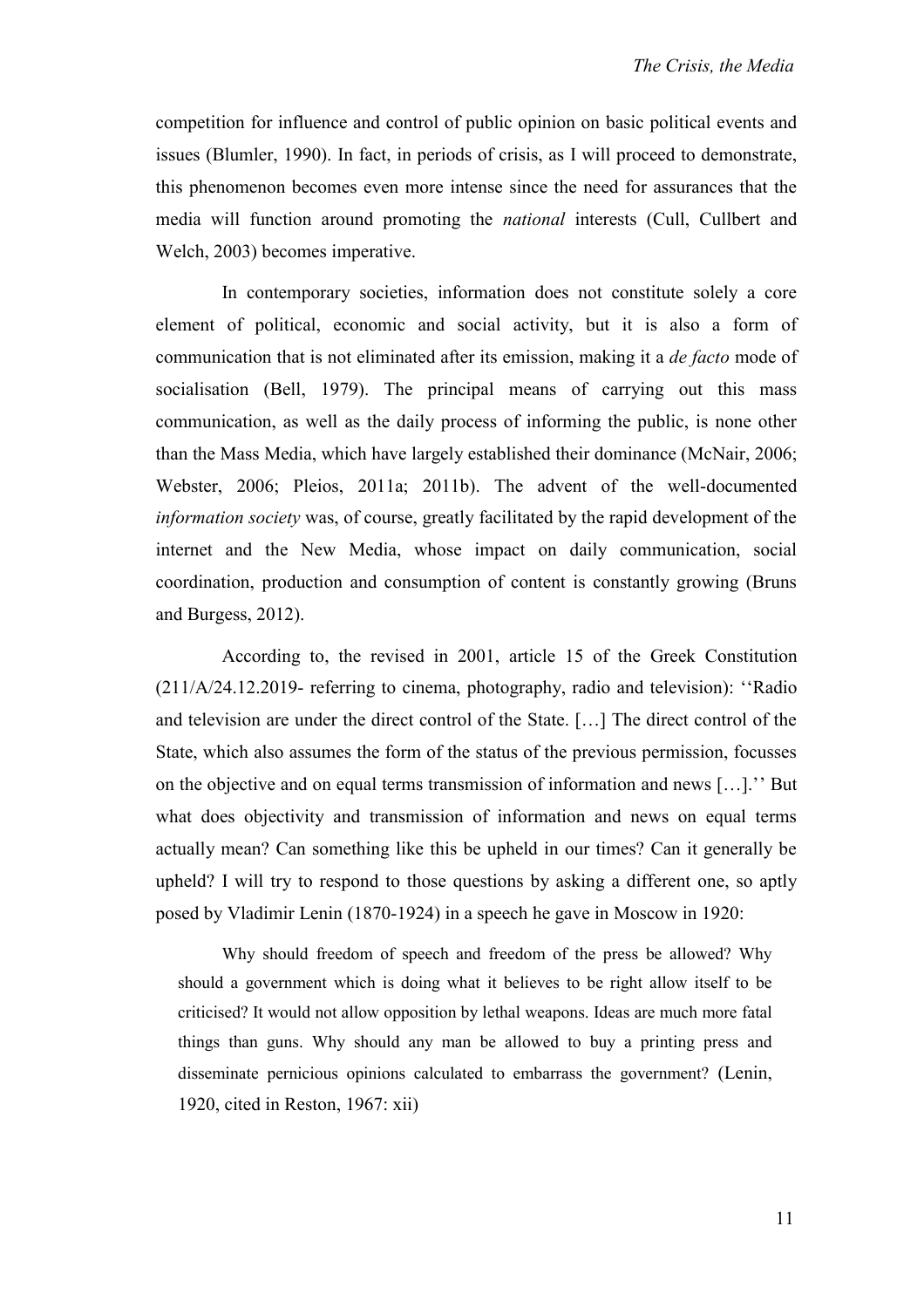## **Unveiling the Mechanisms of Propaganda**

It seems evident that we are constantly bombarded by messages that attempt to convince us of something (Pratkanis and Aronson, 2001). But the problem lies in the fact that these messages are not simply trying to convince us of the validity and the accuracy of an opinion through discussion and analytical citing of arguments (persuasion). On the contrary, Mass Media, almost systematically, resort to the application of added methods, which, by making use of various techniques, symbols and the emotional factor (propaganda) aim to manipulate and ultimately deceive the audience (Webster, 2006). Possession of knowledge equals greater power and the outcome is better control of the masses. What we think of is based on what we learn. Therefore, manipulation of a mind or of a nation can be achieved through manipulation of information.

The question which arises thus, is whether we can still talk about information as a public good in today's class society. In the *Code of Professional Ethics and Social Responsibility of Journalists* (1998), which defines the moral principles of the profession, article 1 emphasises that: ''The right of the individual and the citizen to inform and be informed freely is unquestionable. Information is a public good and not a commodity or means of propaganda. The journalist can and must consider his primary duty to society and himself to make public the whole truth  $[\ldots]$ .''

To what extent is this possible, however, in a profession that has become more competitive than ever and whose frenzied pace, as well as political and financial dependence do not leave room for verification and proof? How is it possible to not sacrifice objectivity and truth on the altar of profit, ending up in what was so aptly put by Orson Welles in his mystery drama film *Citizen Kane* (1941): ''Never let the truth get in the way of a good story.''

Walter Benjamin [1940 (2003)] wrote in one of his best-known controversial works *Theses on the Philosophy of History*, known also as *On the Concept of History* that history is written by the victors. Drawing on the same analogy with regard to the media, what I am supporting is that in class societies, the truth has a class sign. There is no truth, nor information which can be above and beyond classes and societies. Mass Media, print or electronic, will express the truth of their owner, they will inform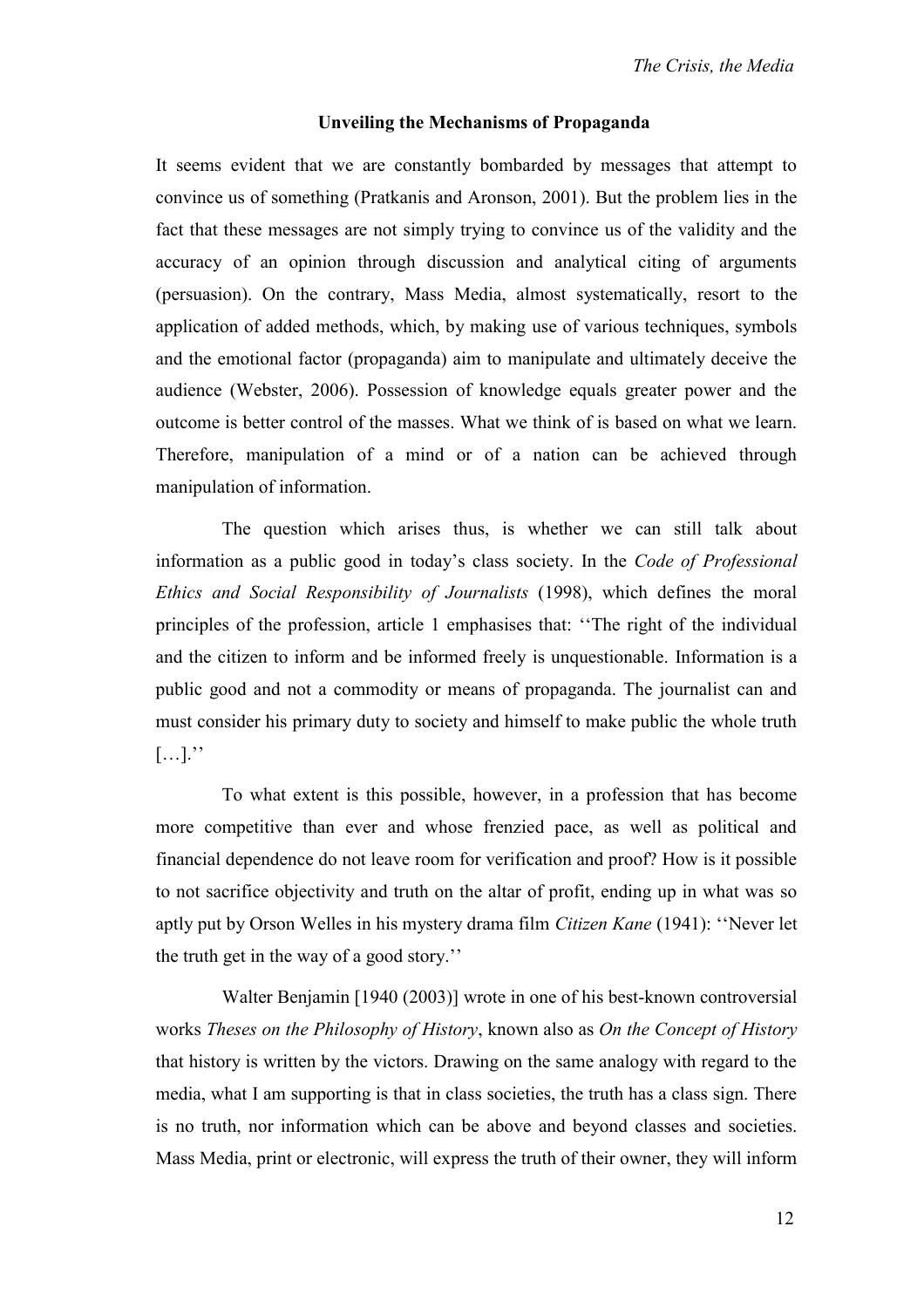according to the interests of their owner. And this will happen whether the media are state-owned or privately owned, one way or the other. We should not forget what Marx and Engels pointed out in *German Ideology*, where they set the ideological framework which defines the role of Mass Media as a role of a central ideological support mechanism of the dominance of the bourgeoisie.

The ideas of the ruling class are in every epoch the ruling ideas, i.e. the class, which is the ruling material force of society, is at the same time its ruling intellectual force. The class which has the means of material production at its disposal, has control at the same time over the means of mental production, so that thereby, generally speaking, the ideas of those who lack the means of mental production are subject to it. The ruling ideas are nothing more than the ideal expression of the dominant material relationships, the dominant material relationships grasped as ideas; hence of the relationships which make the one class the ruling one, therefore, the ideas of its dominance. The individuals composing the ruling class […] determine the extent and compass of an epoch […] hence among other things rule also as thinkers, as producers of ideas, and regulate the production and distribution of the ideas of their age: thus, their ideas are the ruling ideas of the epoch. (Marx and Engels, [1932 (1974): 64]

Within that context, medias' role is not limited to the transmission of information, but they also function as centres of political control and influence (Serafetinidou, 2003). More specifically, based on the analytical framework outlined above, in this article, the Mass Media are approached as means of dissemination of ideologies in the following ways: as a representation of specific versions of reality; as the formulation of dominant orientations and modes of perception and comprehension of the world through principles and ideals consistent with the ones proposed by neoliberalism; as management of the cultural framework and the standards of the current historic moment; and finally as the composition of an institutionally strong, nonconfrontational discourse which aims at the preservation of social consensus.

By as early as the 90s, Noam Chomsky, posing the critical issue of attempting to influence public opinion using control and propaganda techniques, had characterised modern societies as ''manipulated democracies''. In his book, *Media Control: The Spectacular Achievements of Propaganda* (Chomsky, 1997: 16), he stressed that ''Propaganda is to democracy what the bludgeon is to a totalitarian state''.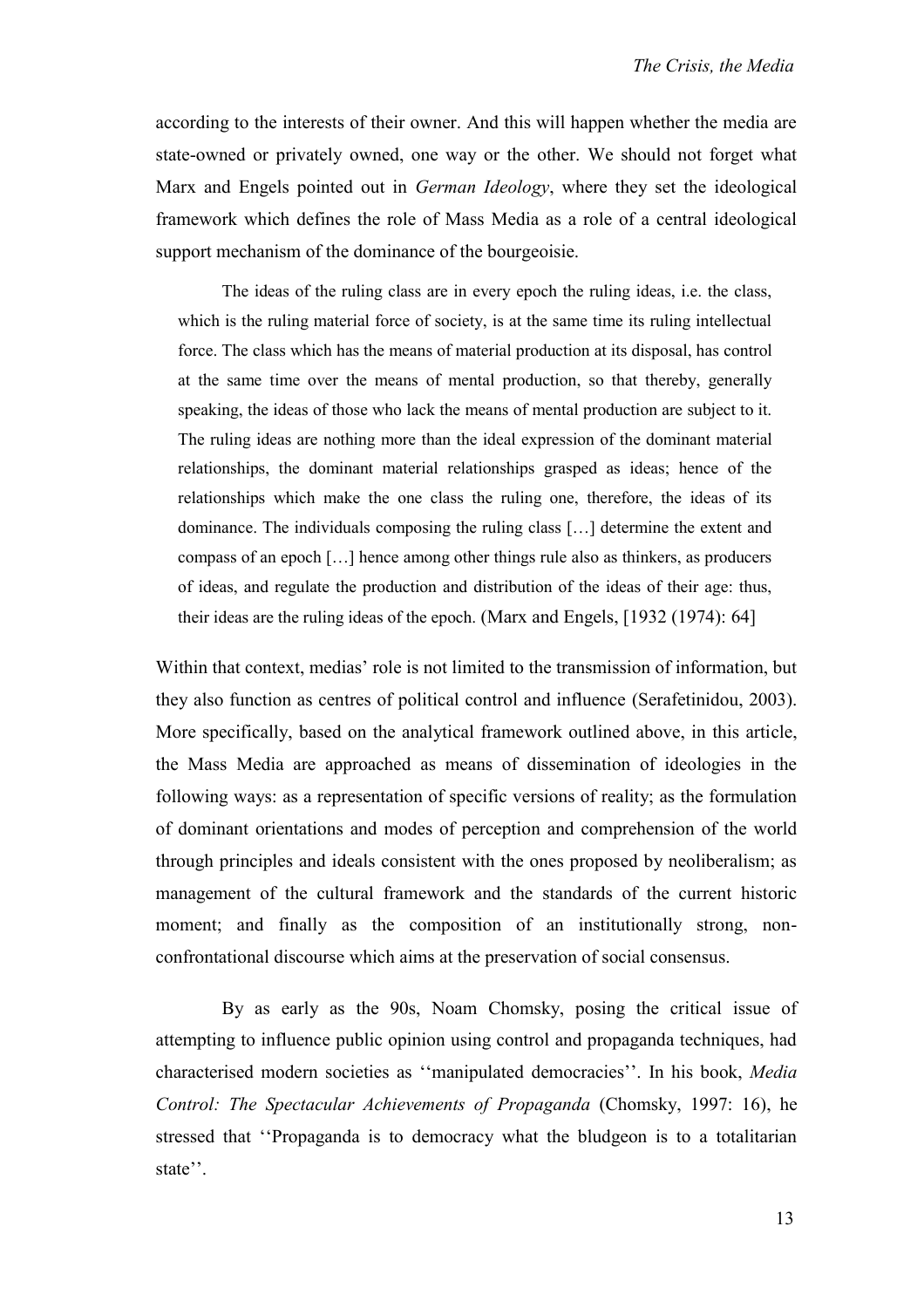What is the history of propaganda, however, and how is it defined? The truth is that propaganda has existed as a practice since long before 1900. In fact, the first attempts of mass influence of the public opinion came with the patriotic slogans of the French Revolution and continued until World War I, where the British Ministry of Propaganda played a definitive role in the developments. After World War II, the logic of propaganda was extended to other domains of human activity, escaping the tight constraints of politics and affecting the whole spectrum of social life (Zaller, 1992). In the political scenery and communication media, it first appeared with the intention of approaching and influencing public opinion in the early 20th century (Taylor 1998). Regarding its definition, what can be said with some certainty is that it is a multifaceted concept, characterised by a multitude of definitions and a theoretical and conceptual polyphony (Charlafti, 2017).

The different techniques of propaganda practice that have been documented are essentially countless. Harold Lasswell (1902-1978) is considered a pioneer in this domain, having published his study on the propaganda techniques used in World War I in 1927. The foundations, however, of propaganda analysis at the level of political communication were laid in 1946 with the collective tome by Bruce Lanes Smith, Harold Lasswell and Ralph Casey; this work constituted a review of everything that had been written on propaganda until then. In our days, the development of the Mass Media along with their dominance of the public sphere as the undisputed transmitters of information and opinions on matters of public interest (Pleios, 2001a; 2001b) have given the concept and practice of propaganda a central role. Thus, it has stopped being simply a method used by specific people and with specific purposes and has become a constant socio-political phenomenon taking into account the social structure as a whole (Bernays, 1928).

## **Journalists as** *Foes of Their Own Household*

But what is the role of the journalist in the context of the moment? I would like to begin with the answer given to this question by John Swinton (1829-1901), the Scottish-American journalist, who may have gained his greatest influence as the chief editorial writer of The New York Times, but is mainly remembered for his weekly labour sheet, John Swinton's Paperii, as a reply, at an official dinner before the New York Press Club (1880, cited in Boyer and Morais, 1955), to a toast offered by one of the guests to the independent press: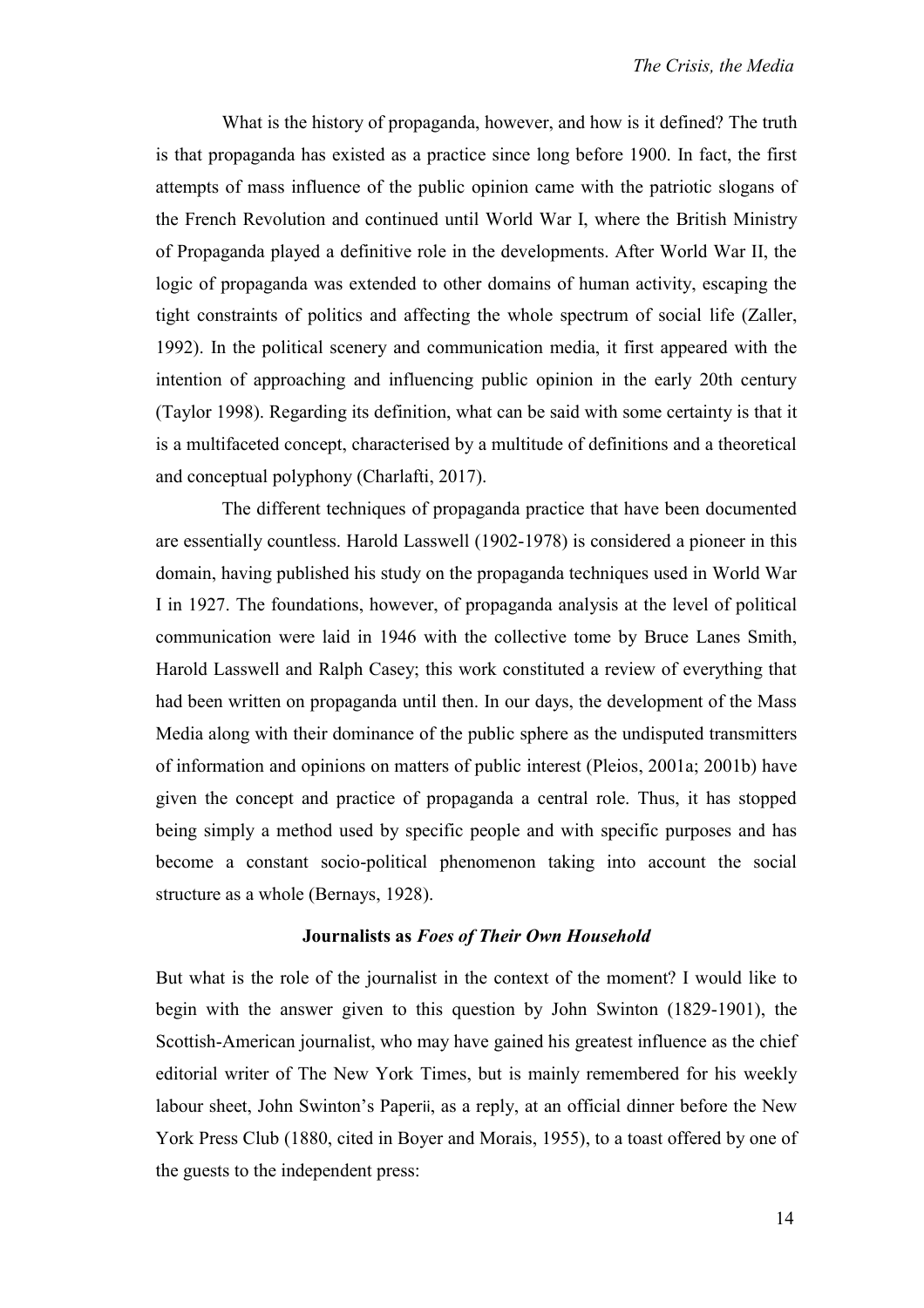The business of the journalist is to destroy the truth, to lie outright, to pervert, to vilify, to fawn at the feet of mammon, and to sell his country and his race for his daily bread. You know it and I know it, and what folly is toasting an independent press? We are the tools and vassals of rich men behind the scenes. We are the jumping jacks; they pull the strings and we dance. Our talents, our possibilities and our lives are all the property of other men. We are intellectual prostitutes. (Swinton,1880, cited in Boyer and Morais, 1955)

But what does the French philosopher, author and journalist Albert Camus (1913- 1960) write in his intense manifesto-like text in 1939, shortly after the outbreak of the war, and while censorship of the press was already happening in France? In fact, he considers journalists' own attitude as one of the greatest obstacles to independent press. So, denouncing misinformation, but also emphasising the importance of individual, apart from collective choices, regarding the creation of free personalities, Camus, in his censored manifestoiii (*Le manifeste censuré de Camus*) calls on the journalists to remain free and independent in times of war. In his own words:

[...] Many obstacles are put in the way of freedom of speech. It is not the most serious of them that can break a spirit. Because the threats, the suspensions, the persecutions generally bring the opposite result in France than the one desired. But we have to agree that there are discouraging obstacles: [such as] the consistent idiocy, the organised spinelessness, the aggressive unintelligence, and we pass over them. There, that is the great obstacle that we have to surmount. Obstinacy becomes a cardinal virtue. Through a curious but obvious paradox, it serves objectivity and tolerance. (Camus, [1939 (2012)])

Almost 80 years have passed since Camus' call for independent journalism and his *voice* is still relevant today. As a matter of fact, the situation we are facing is far from optimistic. This gloomy picture was aptly presented by the British investigative journalist and inventor of the term ''churnalism'', Nick Davies (2008), in his article *Our Media have become mass producers of distortion*, on the *Guardian* of 4th February 2008. More precisely, some months before the world plugged into its worst, since the Great Depression, capitalist crisis, the journalist turns the spotlight on the distribution of propaganda and second hand news by the media (Reich, 2010). In his own words:

Where once journalists were active gatherers of news, now they have generally become mere passive processors of unchecked, second-hand material, much of it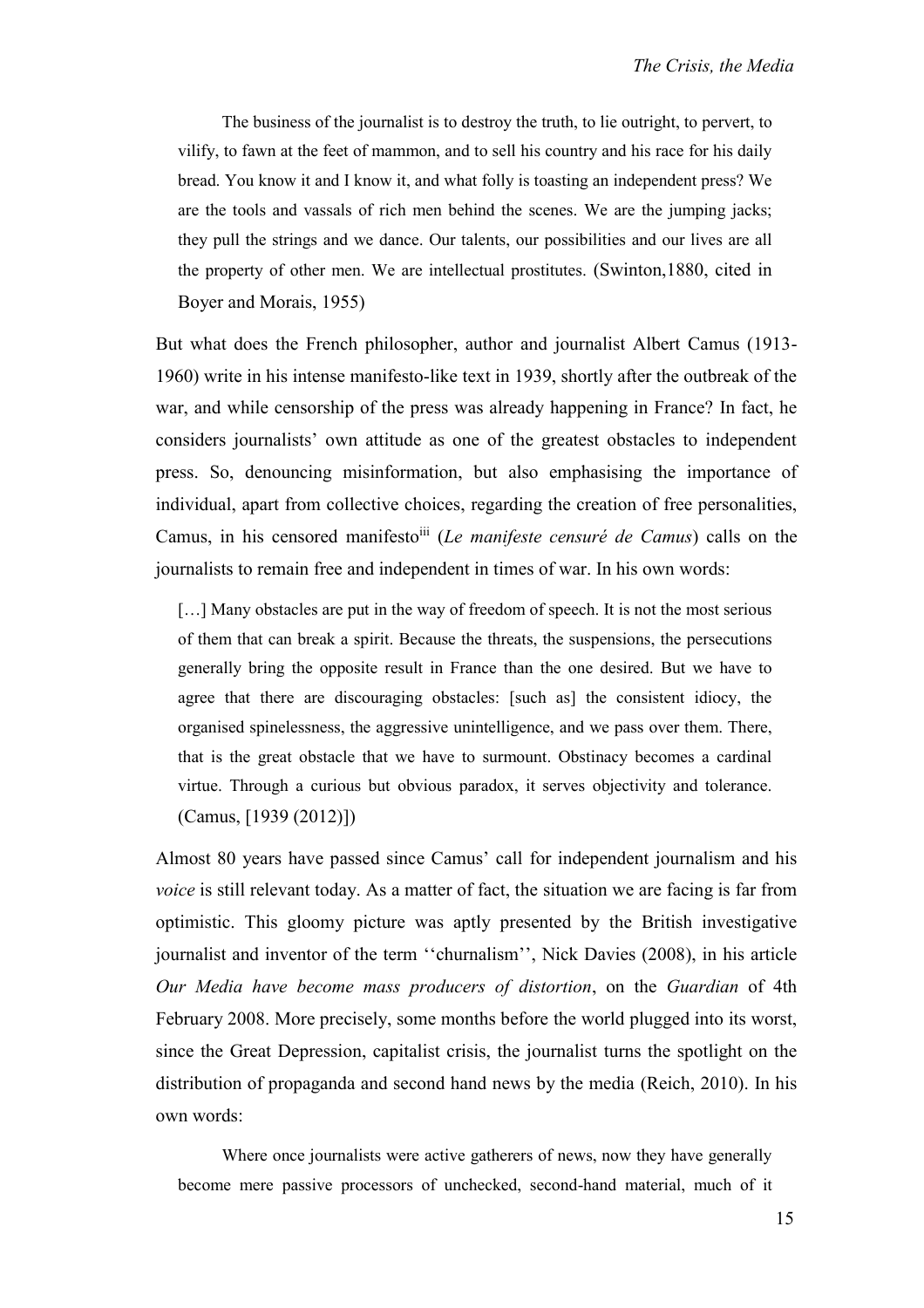contrived by PR [Public Relations] to serve some political or commercial interest. Not journalists, but churnalists. An industry whose primary task is to filter out falsehood has become so vulnerable to manipulation that it is now involved in the mass production of falsehood, distortion and propaganda. (Davies, 2008, para. 7)

## **Media Discourses and the Concept of** *Crisis*

A *crisis* is by nature a complex *reality*, an important part of which remains elusive by having its essential elements ignored (Brody, 1991). This is what makes the need for information more pressing than ever, since without it, we can neither grasp the very *essence* of the *crisis*, nor assess its repercussions and properly estimate the underlying dangers (Fearn-Banks, 2002). From this point of view, therefore, it can be argued that, during a *crisis*, the part played by the Mass Media, as the primary source of information for the society, is crucial since the content of the dominant discourse they articulate, that is the content of the dominant interpretation, as well as the *meaningmakings* associated with it, is what creates the problem itself: the nature of the *crisis*, its causes, its manifestations, its ramifications and its solutions. In that sense, the dominant discourse about the crisis, and the narratives that the last shape, regardless of their interpretive range, acquire a political function to the extent that they convert into 'folk wisdom' or 'tacit knowledge' (Roitman, 2014: 5; Dedousopoulos 2017).

But let me illustrate my reasoning. Following the above line of thinking, the crisis discourses and narratives articulated by the media, expressly or implicitly, describe, represent, propose and also construct specific versions of and perspectives on *reality*, which carry with them a predetermined frame of perception, comprehension and interpretation of the *crisis*, as well as specific materialised manifestations and socio-political responses (Chun, 2017). At the same time, the narratives articulated as communicative stakes do not stop at the mere description of the *crisis*, thus *definingiv* the term, but also position causation within the temporal sequencing of events that are identified as significant, employing agents and victims and determining the ways to react and deal with it (Ricoeur, 1984; Walby, 2015).

Indeed, for a large part of the public, the aforementioned discourses and narratives take the form of logical standards by which they interpret *reality* and construct their *common sense* beliefs (Gramsci, 1971) and their *economic commonsense making* (Chun, 2017) rendering thus, the examination and the advancement of our understanding as regards people's engagement with them a pressing issue to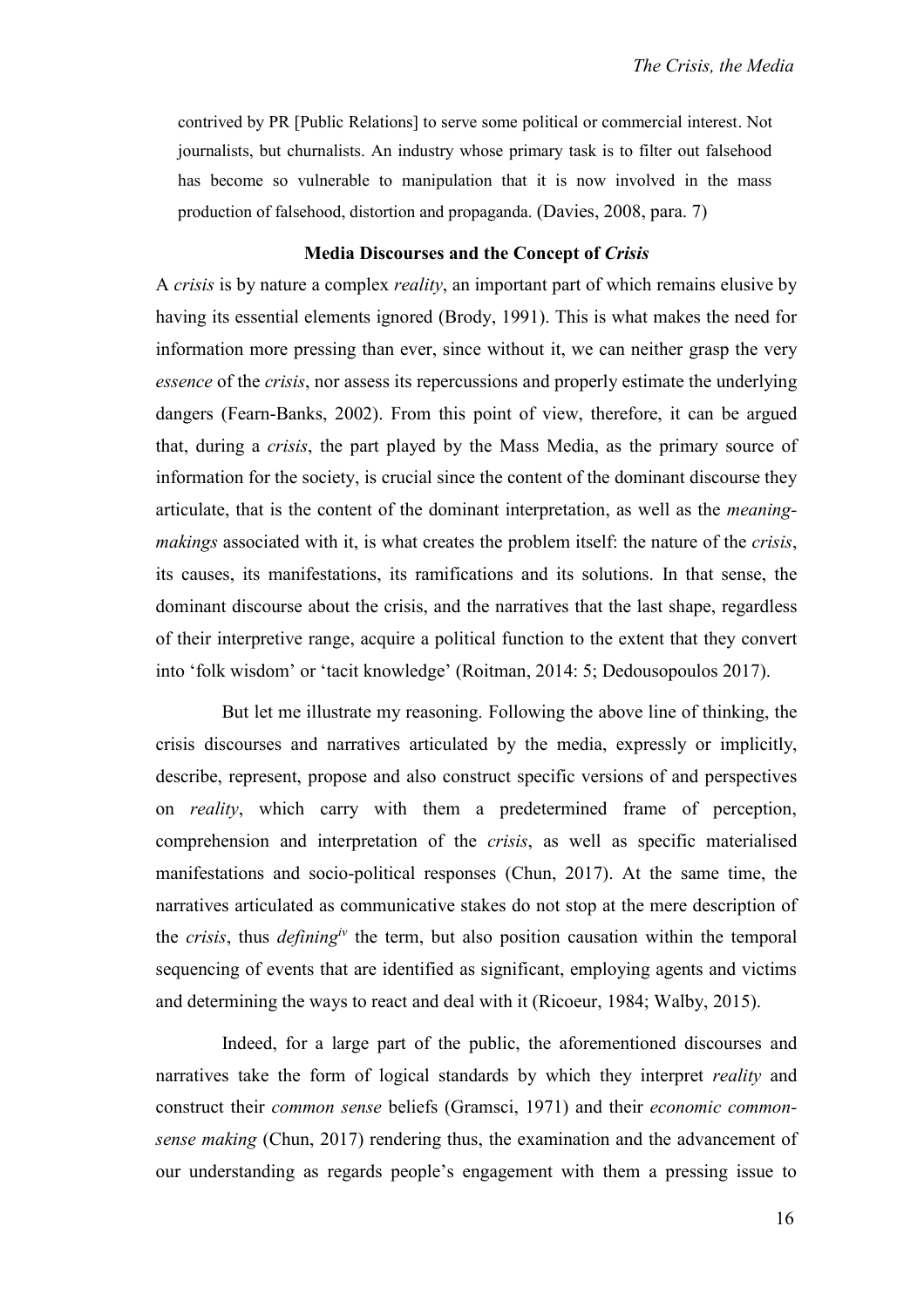address. Because by doing so, we can also map the ways in which we can build the necessary counter-hegemonic discourses that can mobilise a critically grounded *good sense* of people in their questioning and challenging the *status quo*. In any case, we should not forget what Antonio Gramsci (1971) reminded us: that the *common sense* beliefs are not to be dismissed and ignored so easily, for they have material consequences.

It is not difficult, thus, to discern in what has already been said, that the above raised issue is considered of great importance, with significant political and social repercussions. On the one hand, it is precisely this economic common-sense making that leads to a reimagining of day-to-day experience as a somewhat coherent narrative, which is in turn reiterated and strengthened among the people themselves and across communities, including the news and the social media (Chun, 2017: 50). On the other hand, the kind and content of news reporting of the crisis can act as forms of exercising political authority through shaping political agendas and outlining spaces in which specific proposed political solutions can be sought (Cohen, 1994; Dedousopoulos, 2017; Chrysochou, 2018a).

Contrary to what one might expect, in periods of crisis, the media most commonly support the policies applied by the state and the dominant political powers and elites (Bennett, 2016), with the corresponding consequences, both on how events are reported, and on whether basic principles of journalism are safeguarded (Bennett, 2016). One of the main reasons this happens is that crises, contrary to other events, are news in their own right (Arno and Dissanayake, 1984), thus imposing their publicity and, at least partly, their own agenda regarding their coverage by the media (Fearn-Banks, 2002).

Given the above, it is certainly not surprising that, in such times, propaganda is more evident than ever. Actually, it constitutes the lever and driving force in synchronising the aims of citizens with the aims of the state, as well as the means of selective dissemination of information and promotion of specific political opinions, ideologies and culturesv as model, urging thus the citizens to endorse them. Therefore, the primary goal of the media within such a framework is not to inform the public, but to frame the daily agenda in such a way as to achieve the most effective legitimisation of established policies and practices in the collective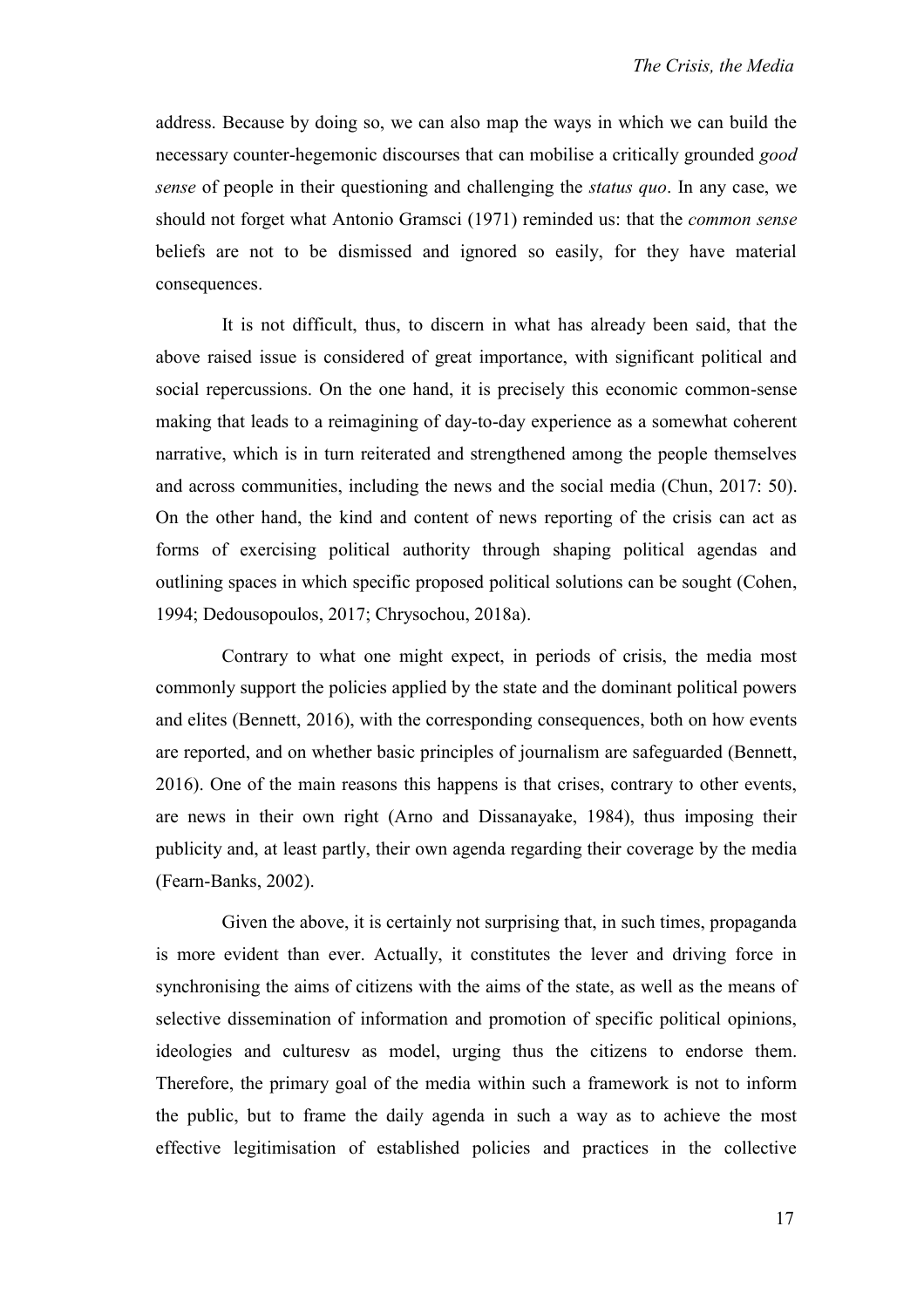conscience of the public, and serve interests and political purposes (Hayward, 1996; Williams, 2003).

As a result, propaganda, along with some of its fundamental requirements, such as the state's intention to align its citizens' goals with its own objectives, the selective or one-sided dissemination of information, the citizens' internalisation of political positions, ideologies and cultures, presented as model by the media, and the invocation of emotions emerge and become more prominent in such periods than any other (Lippman, 1992; Shahin and Terzis, 2012). At this point, though, and before turning my attention to the media discourses revolving around the 2008 global capitalist crisis, it would be an omission to not refer to the variations in intensity of this phenomenon as a function of other factors, such as the communicative-political system of a country (c.f. Hallin and Mancini, 2004) and the nature (c.f. Bennett, 2016) and culture of the medium (c.f. Brody, 1991) which is covering the crisis.

## **What Role Did the Mass Media Play During the 2008 Global Capitalist Crisis?**

Without a doubt, the 2008 crash affected millions of lives worldwide, eradicating incalculable amounts of wealth and personal savings, putting many countries and their people in debt, bringing radical changes in all domains of human activity, and causing a limitless social and humanitarian crisis. However, if a more penetrating look sees through the surface and tries to decode the elements of our era, it will realise that apart from the gloomy and grey *reality*, there is also an unexpected, but welcome, by-product of the 2008 global capitalist crisis. This is none other than, the realisation that the economy has not been doing well for a long time, at least in comparison with the still fairly recent 'good old days' (Chun, 2017: 46).

Apparently, a large portion of the public has begun to realise that they were being sold a dream completely at odds with what *reality* can offer. In this light and considering how diligently the average member of the public avoided anything to do with economics before, the unprecedented amount of public debates over the global economy, especially in the social media and online mainstream media platforms, all over the world, is fascinating (c.f. Couldry, 2010). In this framework, the historian and philosopher of economic thought, Philip Mirowski, remarked back in 2010 that ''[...] suddenly it seemed like everyone with a web browser harboured a quick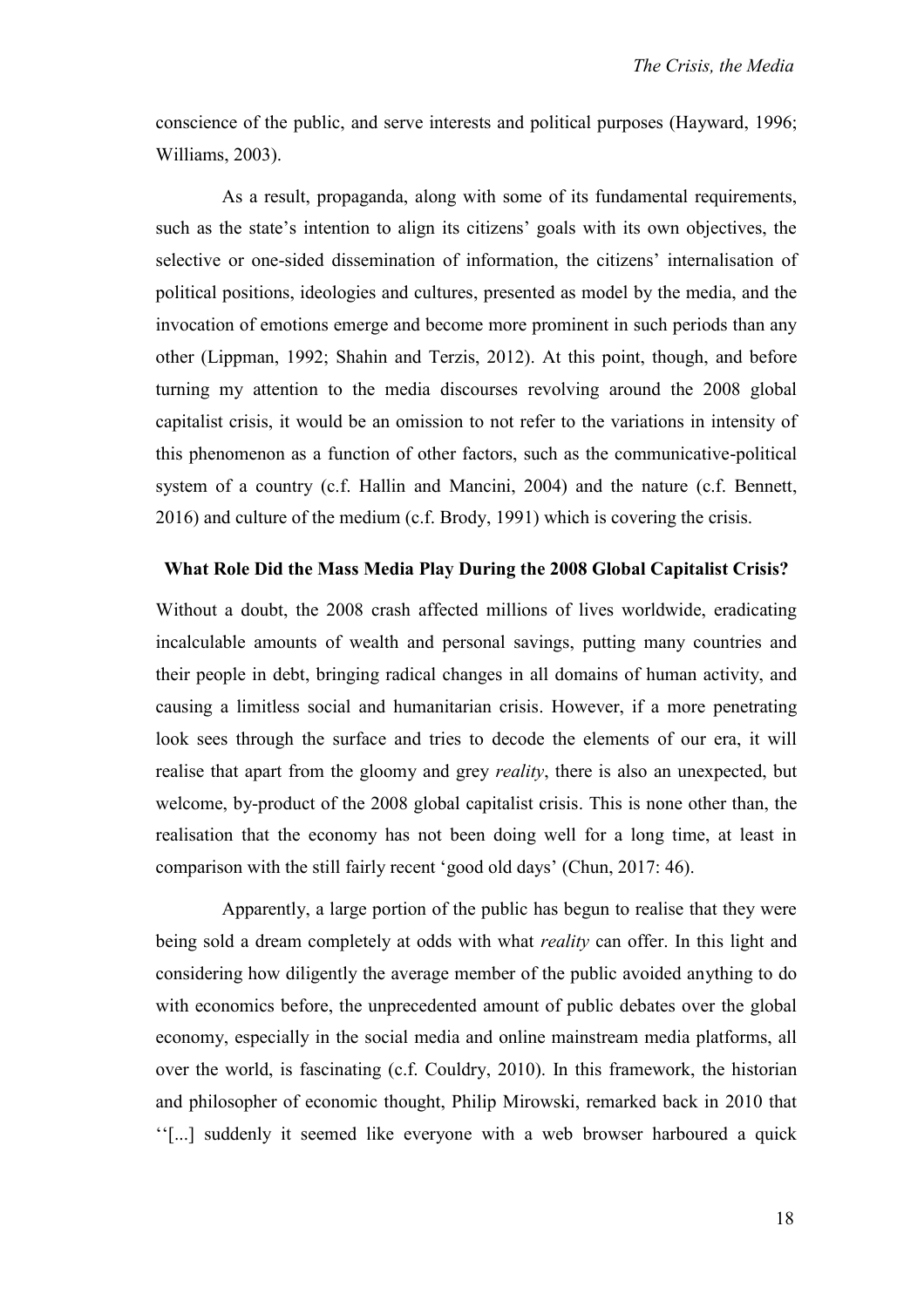opinion about what had gone wrong with economics and was not at all shy about broadcasting it to the world'' (Mirowski, 2010:30).

In fact, with the outbreak of the global capitalist crisis, the people suffering its consequences voiced the question of *how* and *why* this happened to them, and demanded a simple answer to a simple question: ''What was different this time compared to earlier bankruptcies and shady economic deals?'' (Mirowski, 2010: 30). Thus, despite the declarations of contemporary capitalism for being *omnipotent* and the *single worthy alternative*, it has been rocked to its foundations. In line with my last comment, Terry Eagleton (2011: xi), astutely pointed out in his book *Why Marx was Right* that ''you can tell that the capitalist system is in trouble when people start talking about capitalism''.

However, the economists were apparently unable to provide clear answers, at least back in 2008 (Mirowski, 2010). In television or radio interviews, as well as in their writings, their expressed opinions remained within the boundaries of neoclassical professional orthodoxy, essentially ranging from a *Keynesian* approach to a *monetarist* or *Friedman* one. At the same time, mainstream media confined themselves to describing growing inequalities without ever considering or even mentioning the possibility of an alternative system, a possibility which is invariably portrayed as a vain endeavour if it is to go beyond a simple remedy. Following suit, those who influenced public opinion deliberately steered the conversation away from structural and recurring causes of the crisis related to capitalism and continued to present capitalism itself as the only obvious choice (Wolff, 2012; Chun, 2017).

The fact however, that the public did not have access to a wider range of scholarly voices through mainstream media, with views exceeding the limits of economic orthodoxy, had a profound impact on the way they framed, discussed and proposed to deal with the crisis (Mirowski, 2010; Chun, 2017). In fact, it is not even clear whether those people expressing the feeling that things are no longer what they used to, do in fact recognise capitalism as the underlying cause, or if they attribute the problem to a variety of related or unrelated issues<sup>vi</sup>. It is a possibility that all this heated debate is rooted in simple people's rising anxieties concerning job security, unemployment, wage stagnation or reduction, growing income disparities, house and student debts, and the former middle-class becoming increasingly impoverished in countries such as the UK, the USA, but also Greece. In fact, and although Greece has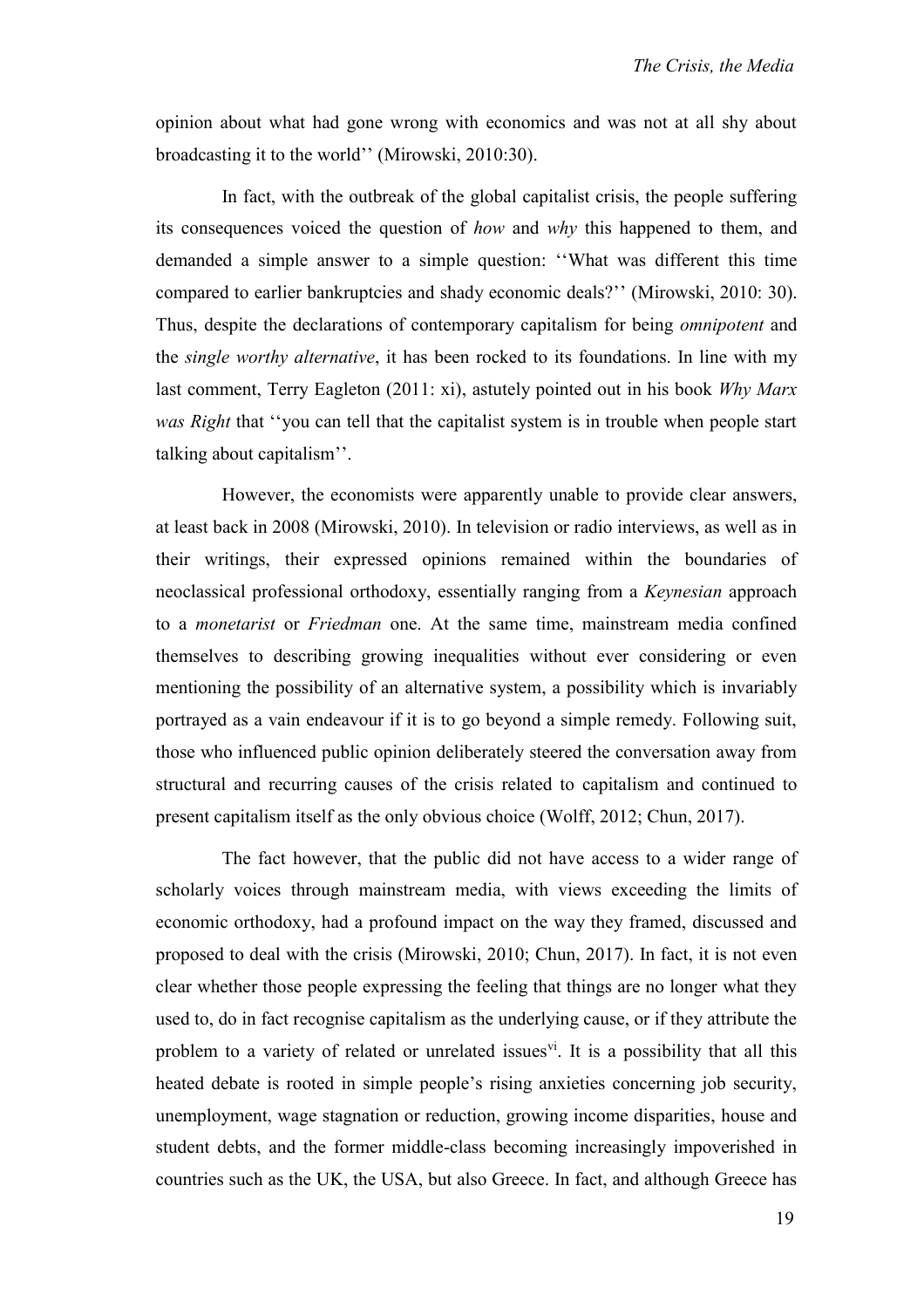always been a country with deep inequalities, since 2009, and in the space of barely two years, the total framework shifted through the process of social downward mobility, expanding substantially the working class (Sakellaropoulos, 2014; Chrysochou, 2018b).

## **Media Representations of the** *Greek Crisis*

The global, as well as national, economic crisis could not of course leave the media unaffected. In fact, over the last years, the whole construct has been shaken to its foundations. What seems to be happening, in particular, is that the Mass Media are trying to ensure their survival through clinging to the one or other political side, while the repercussions of the economic crisis on their profession are constantly becoming worse (Barker, 2005). Celebrity reporters and radiant TV personas are out of work, while dismissals are in the thousands and the cutbacks are enormous.

But what went wrong and when did it start? In Greece, following a 25-year period of media prosperity (from the 80s all the way to the mid-2000s), the era of the crisis eventually comes to highlight permanent problems, which are predominantly connected with their systemic interference in various governments and the illusion they brought that the practices applied up to that point could, in fact, be perpetuated. So, media companies, and not just theirs, are caught unprepared and the terrain of mass communication is restructured. Among other things, revenues from advertising decline, loaning increases, journalists and other media workers are rapidly becoming redundant, the number of media decreases and their content changes (Leandros, 2010; 2013). As far as the media representation of the Greek crisis, the truth is that, ever since the beginning, and during the whole period, both the national and the international media have been playing a crucial role in shaping public opinion.

In fact, it would be no exaggeration to claim that, in terms of the Greek crisis, the Mass Media have played a definitive role in comprehending and dealing with it, in the implementation of economic, political and social policies, but also in the expression of opinions regarding the causes, the consequences and the management of the crisis. Looking over the last 9 years, and trying to provide a brief, but enlightening overview, I could support that, in general, the dominant discourse and narratives on the Greek crisis articulated in the media, not only proved insufficient to contribute to a deeper understanding of the crisis, but also constituted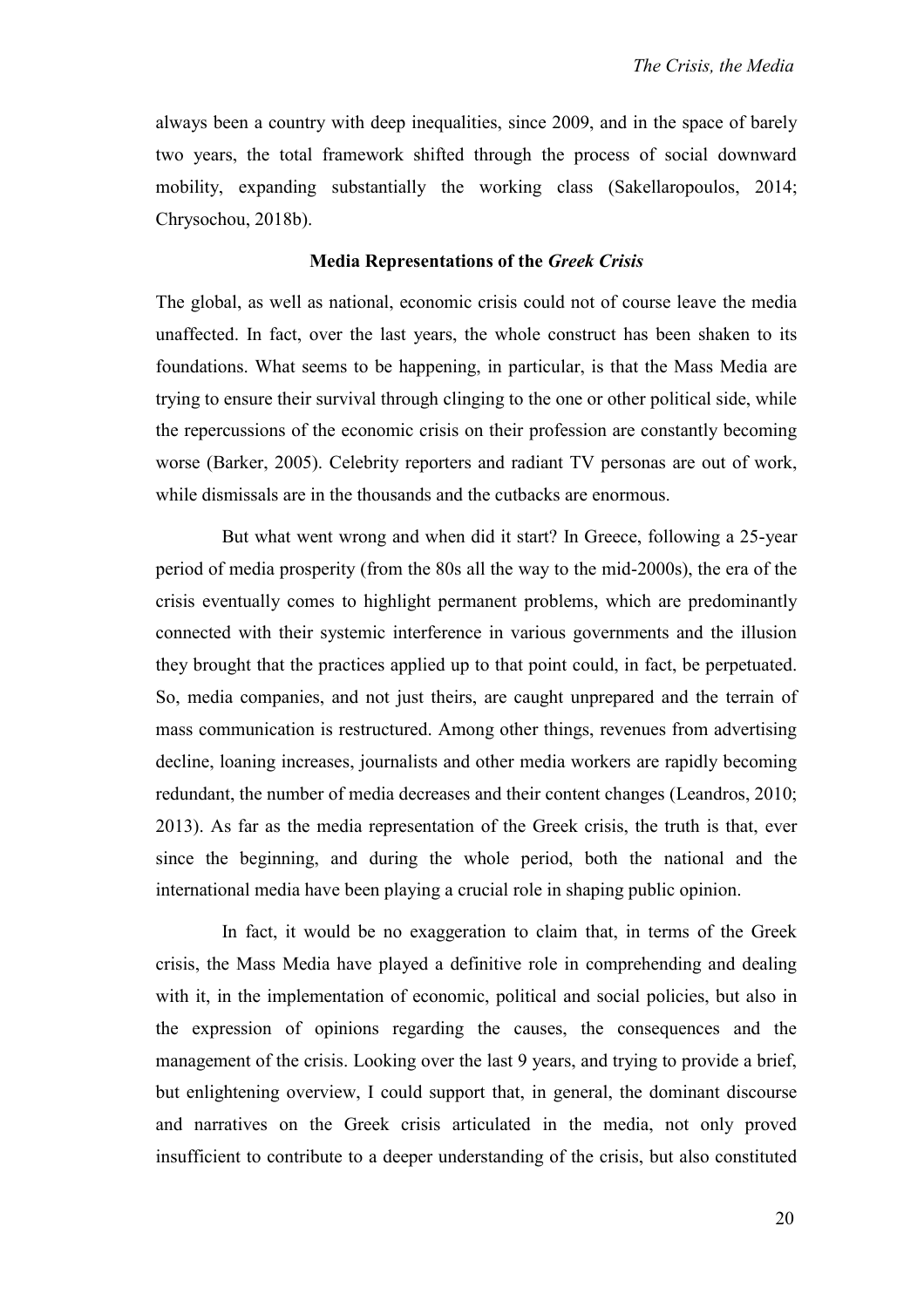the basis for the reformation of all sides of the Greek daily life based on neoliberal values, ideologies and practices (Athanasiou, 2012).

Given the above context, what we observe is the use of Mass Media, as tools to achieve political purposes, a *hegemonic reading* on their part of the Greek economic crisis, as an emergency situation that required taking and applying the corresponding urgent measures to deal with the *threat*, and a plethora of narratives of *accountability* built on racist stereotypes and bourgeois interpretations. Lastly, another characteristic, that is prevalent all the way down, is a discourse of propaganda aiming to polarise citizens and lead them to accept harsh measures and extreme behaviours as necessary, unavoidable and exclusive solutions (Stamkos, 2000; Mylonas, 2012; Marlin, 2013). The techniques used towards that direction were numerous, with the most noticeable and sophisticated among them, at least in the case of Greece, being the following: development of superstitions and stereotypes; strengthening the patriotic feeling; self-righteousness; populism; refocusing thought from essential matters to trivial details projected as news; all the way to the manipulation through horror, exaggeration, emergency and inevitability (Papageorgiou, 2018).

More precisely, it can be argued that the main interpretation of dominant circles presented the Greek economic crisis as an exclusively local phenomenon. In particular, Greece was portrayed as a profligate country with an oversized deficient public sector, with corrupt governments which, for clientelist reasons, submitted to the extravagant demands of Greek citizens and trade unions (Sakellaropoulos, 2014; Chrysochou, 2018a). Furthermore, when in 2010, Greece was forced to resort to the International Monetary Fund (IMF), was systematically described and presented in the international media as a *disobedient* country that repeatedly broke the law, as the *bad pupil of Europe*, and as the source for the transmission of the *virus* of the crisis (Bickes, Otten and Weymann 2014). Simultaneously, especially between 2010 and 2012, Greeks were portrayed as a unified group with shared negative features. In particular, as *unruly*, *irresponsible*, *disorganised*, *lazy*, *corrupt*, *greedy* and i*ndolent* citizens, who having lied in order to adopt the common currency (euro), were spending their time drinking by the sea without a care in the world (Ovenden, 2015).

The above described process of assigning responsibility and blame was far from accidental. On the contrary, it should be seen as conscious attempt, from the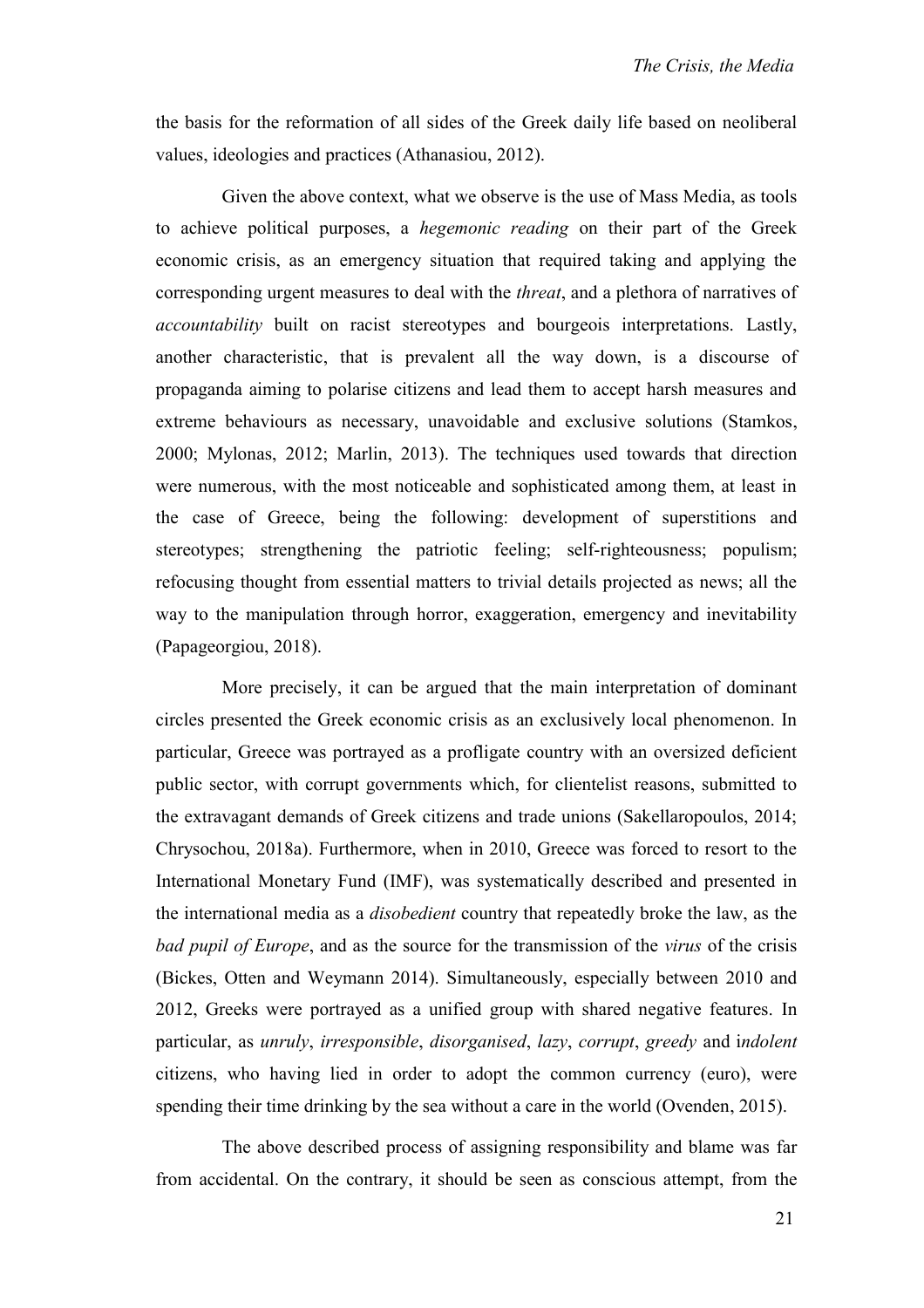very beginning, to serve a double function. On the one hand, it provided a concise interpretive framework for the causes of the crisis (they brought it unto themselves) which demonised the people of a whole country, while at the same time, it aided in the concealment of the responsibility of the European political and economic status quo, and to the use of the fiscal and civil disobedience as an excuse for the involuntary subordination of the country to IMF supervision (Mylonas, 2012; Gounari, 2014; Ovenden, 2015). At this point, it is worth mentioning an extra factor that was also determinant, related to the political particularities of Greek society, and consequently of the Greek media: the *mediterranean model* to which the country's system of communications belongs (Hallin and Mancini, 2004). According to this model, which is closely connected with the historic and political circumstances that left their mark on the country, and more specifically with the existence of an absolutist regime in Greece until 1974 (Papathanasopoulos, 2004), the institution of Mass Communication Media is characterised by an intense political and economic co-dependence with the state.

Consequently, the absence of dominant critical and radical discourses and narratives on the Greek crisis, at least articulated by the mainstream broadcast media, apart from not contributing towards a deeper understanding of the depth, extent, nature, causes and *unseen generating mechanisms* (Dedousopoulos, 2017) of the crisis, by remorselessly espousing the neoliberal *dogma*, they have also hindered the creation of the required objective terms and appropriate conditions for collective action, effective resistance and radical management of the crisis (Grollios and Gounari, 2016). Applying this reasoning more extensively, it can be supported that a central feature of the media discourse during the Greek crisis was the mobilisation of a neoliberal system of values, along with a turn to neoliberalism's social and political *formulas*, with the aim of legitimising the destruction and privatisation of the national economy, and promoting the setting up of o a sort of a neoliberal *laboratory* where new models of accumulation and new modes of governmentality could be tested, before being applied in other western countries at a later time (Gounari, 2014; Sakellaropoulos, 2014).

Hence, in practice, the media narratives and discourses have attempted, all the way through, to attribute a temporary character to the crisis by equating it with its manifestations, leading thus, to either naïve and arbitrary conclusions (i.e. the crisis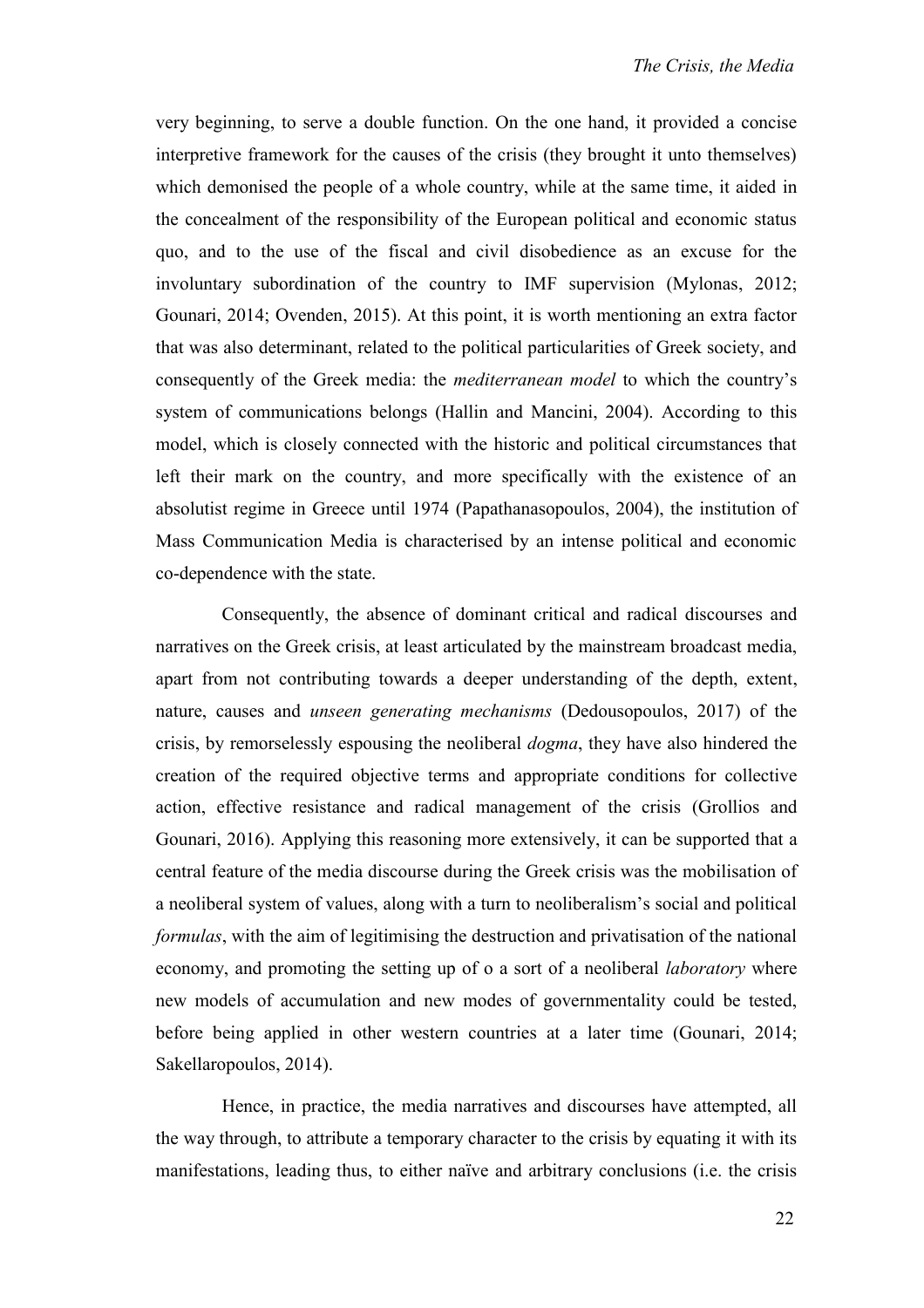will be over if the symptom is moderated or ceases to exist) or even worse, to the *normalisation* of the phenomena, manifestations and consequences of the crisis. The last refers to the integration of the *persisting* symptoms of the crisis in *normal life* and to the process of *learning to live* with them, as if they have always been part of daily life.

At the same time, the Mass Media, by constructing and deconstructing interests, seeking *scapegoats*, and transforming economic, political and social issues to moral or psychological ones, in arbitraries and deceptive ways (Sakellaropoulos, 2014; Gounari, 2014; Ovenden, 2015), have tried to legitimise the crisis. Towards that end, more than often, the crisis was equated with its individual occurrences and was approached in subjective terms, concealing thus, that the society we are living in is made up of social classes with conflicting interests. Jürgen Habermas, arguing about the failure of such approaches, in his pioneering book on the crisis of legitimisation, reminds us that:

A society does not plunge into crisis when, and only when, its members so identify the situation. How could we distinguish such crisis ideologies from valid experiences of crisis if social crises could be determined only on the basis of conscious phenomena? (Habermas, 1975: 4)

To put it in other words, while I cannot overlook that as social subjects we perceive of and experience the crisis in our own subjective manner, I will state that ignoring the class struggle or eliminating the concept of social class, as defined by specific productive and social forces, is no accident. Quite the contrary, this great concealment is part of a wider class project with specific aims. When social classes' conflicting interests are detached from the dominant relations of oppression and exploitation, they are reduced to contradictions in context (Katsikas and Kavvadias, 1998). Exploited and dominant classes are therefore presented as equal, with the former made responsible for the economic and social crisis, thus paving the way for the reassignment of the responsibility of finding solutions to the labour market itself (Grollios, 2004: 21-43).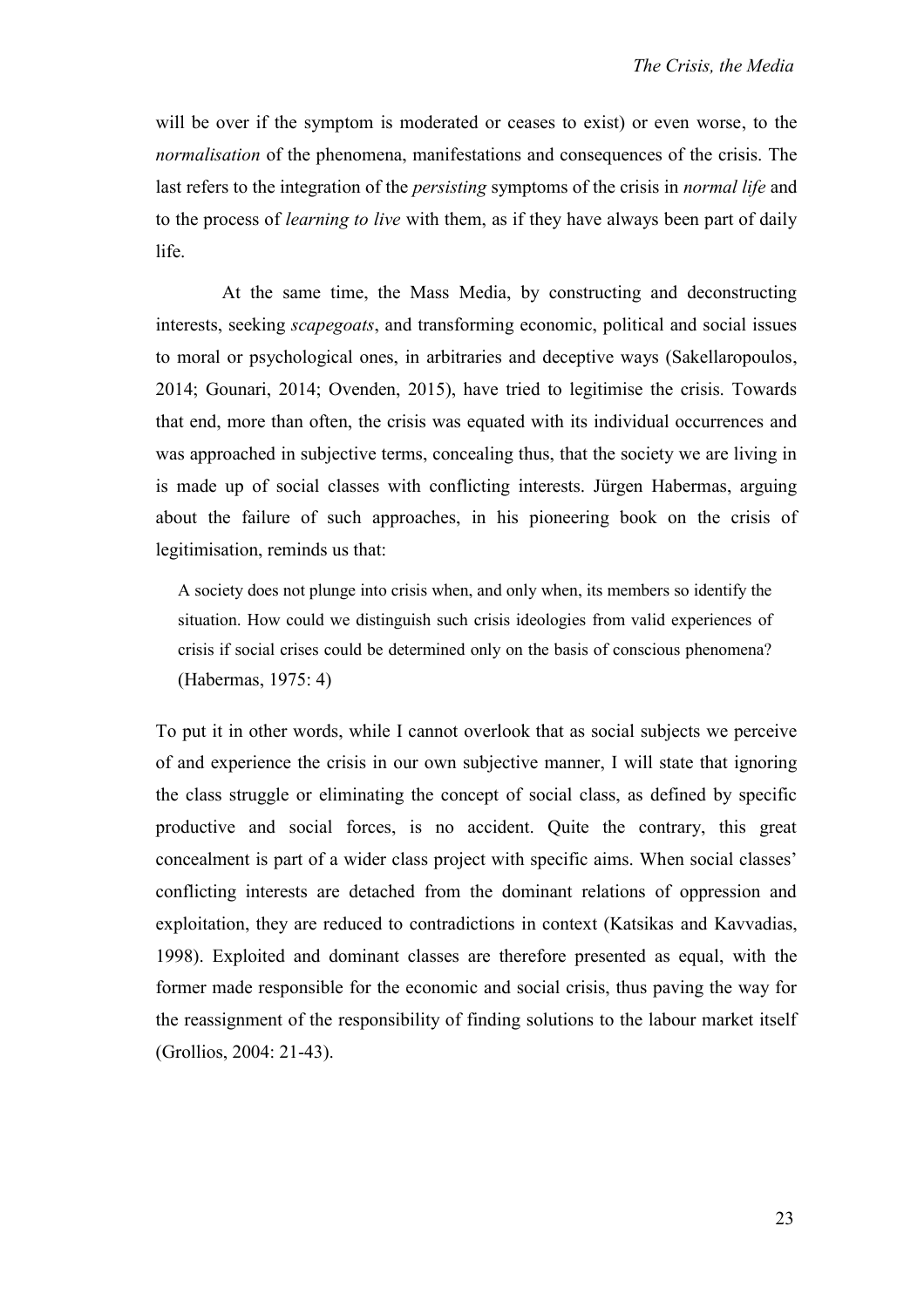## **Media and the Representation of the Working Class in Times of Crisis: A Snapshot from Greece**

What is made clear from the above last part, is that there are many serious problems concerning media and class in contemporary societies. One of them is that the media have contributed to the immiseration and marginalisation of working-class people by failing to adequately represent the complexity, diversity and richness of their lives and values. This includes a failure to convey adequately the particular ways in which working-class people flourish and suffer, why they do so, and in what circumstances (Hesmondhalgh, 2017).

However, it would be inaccurate to consider this problem an outcome of the crisis, even though it has become worse over the last few years. The truth is that journalistic practices had already started to change in the era of Margaret Thatcher and Ronald Reagan. In the 80s, along with discussions of the *end of labour*, the socalled *labour reporting*, which used to be part of almost every newspaper, covering exclusively issues connected with labour (i.e. labour law, unions, collective agreements, strikes, mobilisations), gradually started to disappear or change form.

More particularly in Greece, at least during its decade-long economic, political, ideological and to an extend cultural crisis, the term *working class* itself appears very rarely, while it is replaced by others, such as workers, the unemployed, the unemployed young, immigrants, and above all the *poor*. For the majority of Mass Media, workers don't have a face or a voice. There are of course stories of *human interest* which are connected with poverty, unemployment and the crisis, but not with the struggles against them. On the contrary, the coverage of these struggles is usually from the perspective of a 'hugely inconvenienced' public, while any reference to the causes of mobilisation is accused of populism (Papageorgiou, 2018).

At the same time, new models of business culture are promoted, framed in Mass Media by a dominant discourse and practices which aim to construct the image of the omnipresent company, the one standing by the side of the consumer and the worker; the company which listens to the needs of society and responds to them. This way, a new 'fetishised' relationship between society and company is formed, under the vestiges of so-called Corporate Social Responsibility<sup>vii</sup>, characterised by an attempt of the latter to assimilate human moral principles (i.e. solidarity). The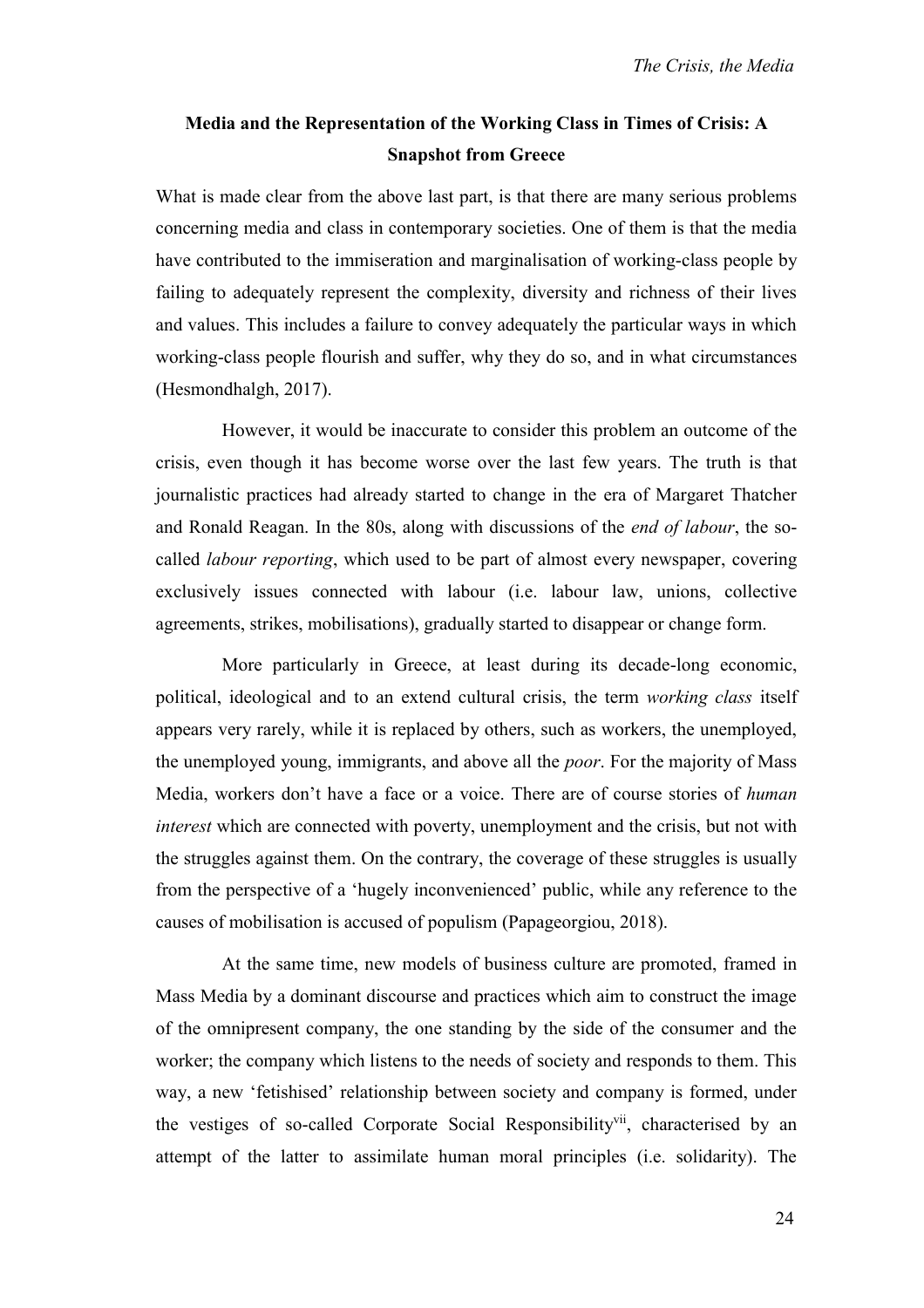company is slowly transformed into a dominant symbol that manifests itself, either alongside the advertised products and services, or as a sponsor behind socially sensitive actions and TV shows (Papageorgiou, 2015; 2018).

Simultaneously, at a deeper level, a new form of volunteering is cultivated and encouraged, going hand in hand with the neoliberal ideological spearheads of selflessness and offering without expectation of reward. For the whole duration of the economic crisis, the media and advertising have developed and projected a rhetoric regarding the necessity of creating an active society on the remains of a once known welfare state. This way, a new version of political subject is constructed, pervaded by the value code of solidarity, good will and an outdated altruism. In this framework, the actors are called, in the name of a humanitarian interventionist action and volunteering viii, to substitute, through private and collective initiative, the virtually non-existent welfare state and the historically associated provision of services. Naturally, these new forms of political subjectivity are often coordinated by corporations, companies<sup>ix</sup> and Non-Governmental Organisations (NGOs), thus downgrading the notions of solidarity and volunteer work to mere daily life management tools. The latter, fully coordinated with the neoliberal propositions, not only normalise immiseration, but also legitimise the neoliberal policies through an institutionally organised philanthropy.

## **Concluding Remarks**

Few could doubt that we are indeed at a crossroads, standing at a crucial, but controversial point, dominated by a negative correlation of powers, under the hegemony of totems and laws of capitalism. On the one hand, capitalism and its crisis, its inability to ensure better living and its hostility towards the environment, peace, culture, freedom and democracy put it at odds with both basic human needs and current capabilities (Pavlidis, 2012; 2017).

On the other hand, our era is characterised by the organisational and ideological regression of the working class and the absence of a structured and subversive alternative, or at least an alternative put in relatively mass and collective terms. In fact, despite the intensified class conflict, the spontaneous movement of the traditional working class, when not lured towards the extreme right by populist saviours, seems numb, detached and paralysed. Meanwhile, even though, the crisis is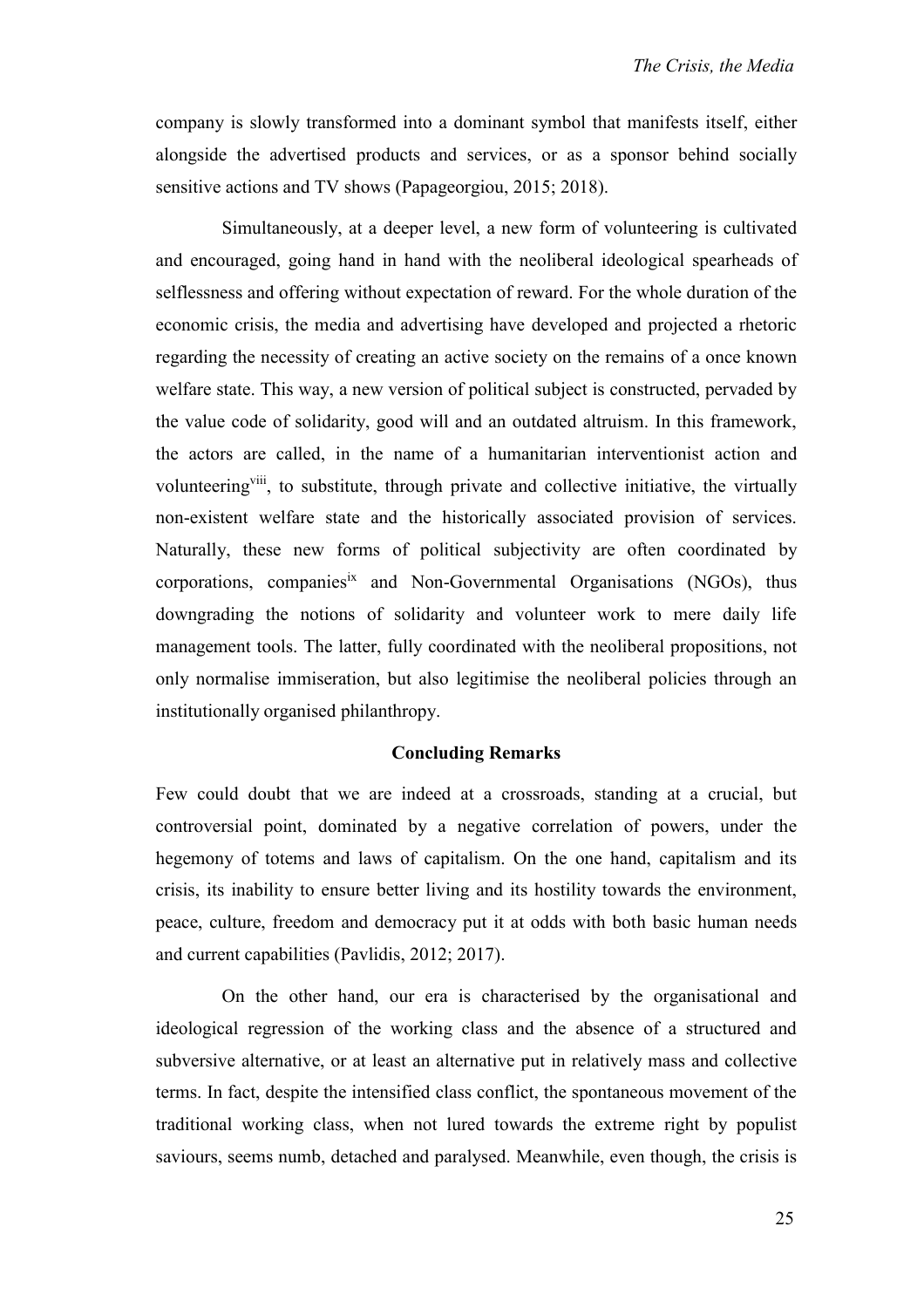the plague of our modern era, over which political stratagems, tactics, and ideological conflicts cross fire, it remains an abstract entity, thus rooting out discussion of causes, much less a specific political agenda aimed at overcoming it (Katsikas and Kavvadias, 1998).

Rejecting however, the above dead-end, and convinced that the resolution of the crisis, at an economic, political and ideological level, remains an open and particularly burning issue, I believe that in current circumstances, a critical and radical view of the crisis (which should not fall for the deception of a *politically clean* and *neutral* theory) is more imperative than ever. This view would inevitably transcend the dominant austerity narrative and bypassing the politics of the mainstream media and bourgeois ideologisms would kaleidoscopically approach the crisis, its roots, and consequently its causes, and repercussions, while placing central focus on the exploitation of labourers. It is in exactly this direction that, I also consider imperative the examination and profound understanding of how people engage with the public and media discourses of crisis and how these operate in the co-construction of their *realities*.

There is, without a doubt, a lot of work to be done as we come before a new situation on a global level; a situation where many theoretical issues need to be examined under the light of the crisis. But at least for those of us who do not limit our views and actions to the horizon of neoliberal, neoconservative and technocratic dogmas, the only way forward is in that direction.

## **References**

- Arno, A. and Dissanayake, W. (1984). *The news media in national and international conflict*, Boulder: Westview Press.
- Athanasiou, A. (2012). *The crisis as an emergency: critiques and resistances*, Athens: Savalas. [in Greek]
- Barker, C. (2005). *Cultural studies: Theory and practice*, London: Sage.
- Bell, D. (1979), ´The Social framework of the information society´, in M.L. Dertoozos and J. Moses (eds.). *The computer age: A 20-year view*, Cambridge, MA: MIT Press, pp. 500-549.
- Benjamin, W. [1940 (2003)], ´On the Concept of History´, in H. Eiland and M.W. Jennings (eds), *Selected Writings, 4 (1938-1940)*, Cambridge: Harvard University Press.
- Bennett, W.L. (2016). *The politics of illusion*, London: The University of Chicago Press.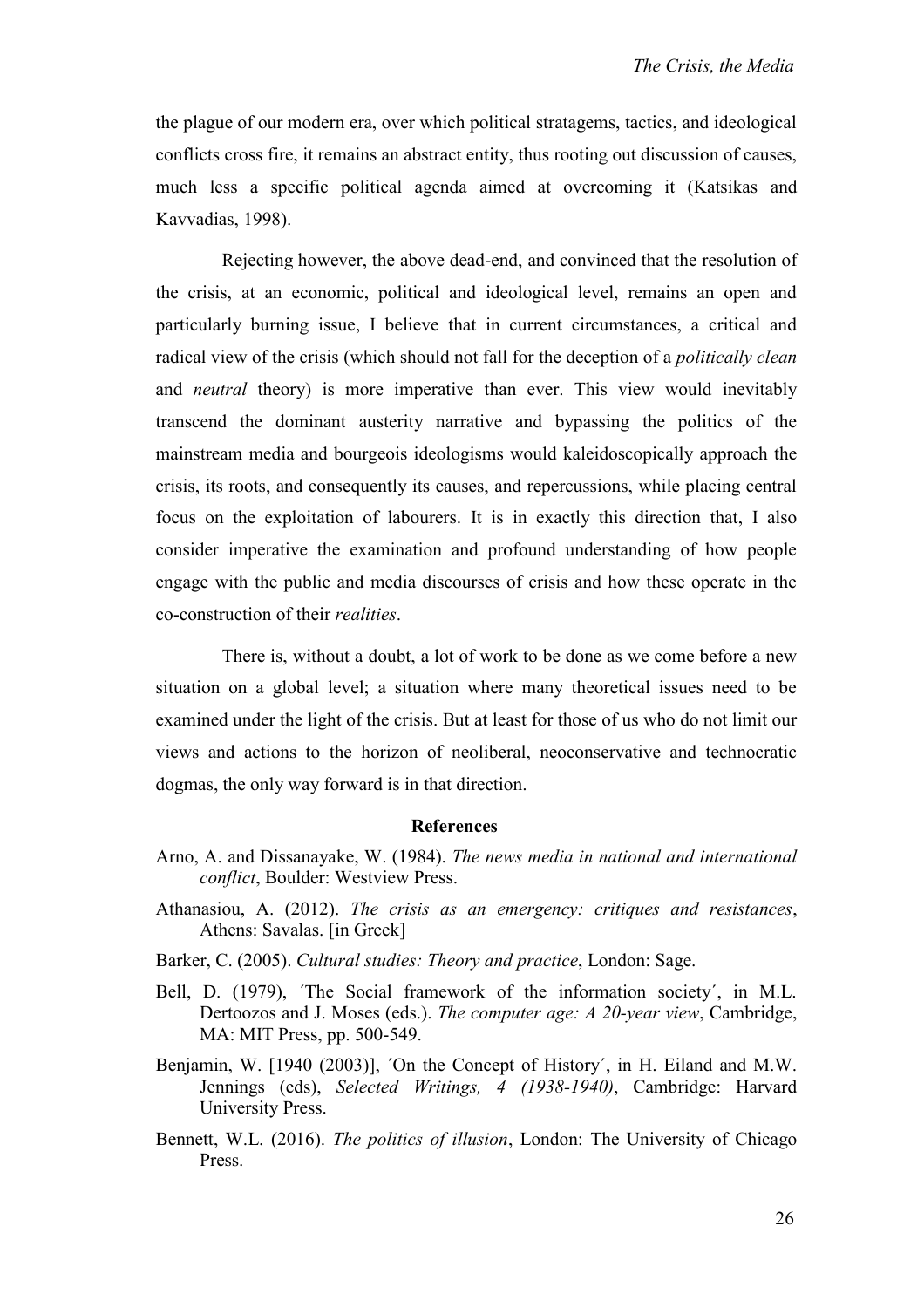- Bernays, E. (1928). *Propaganda*, New York: Horace Liveright.
- Bickes, H. Otten, T. and Weymann, C. (2014). ´The financial crisis in the German and English press: Metaphorical structures in the media coverage on Greece, Spain and Italy´, *Discourse and Society*, 25:4, pp. 424-445.
- Blumler, J.C. (1990). ´Elections, the media and the modern publicity process´, in M. Ferguson (ed), *Public communication: The new imperatives*, London: Sage, pp. 101-113.
- Brecht, B. (1998). *War Primer*, trans. (John Willet), London: Libris.
- Boyer, R.O. and Morais, H.M. (1995). *Labour's untold story: The adventure story of the battles, betrayals and victories of American working men and women*, New York: Cameron Associates.
- Brody, R.A. (1991). *Assessing the president: the media, elite opinion, and public support*, Stanford, Calif: Stanford University Press.
- Bruns, A. and Burgess, J. (2012). ´Researching new discussions on Twitter´, *Journalism Studies*, 13:5-6, pp. 801-814.
- Camus, A. [1939 (2012)], ´Le manifeste censuré de Camus´, *Le Monde*. https://www.lemonde.fr/afrique/article/2012/03/18/le-manifeste-censure-decamus\_1669778\_3212.html. [in French] Accessed 20 October 2019
- Castells, M. (2009). *Communication power*, Oxford: Oxford University Press.
- Charlafti, P. (2017). *Propaganda in public discourse: Presentation of memorandums of loan agreement in Greece by the Greek television*, MA dissertation, Athens: National and Kapodistrian University of Athens. [in Greek]
- Chomsky, N. (1997). Media control: The spectacular achievements of propaganda, New York: Seven Stories.
- Chrysochou, T.P. (2018a). *The impact of the economic crisis in Greece on the professional lives and teaching practices of primary school teachers: A critical pedagogy approach*, PhD, Chelmsford, UK: Anglia Ruskin University.
- Chrysochou, P. (2018b). ´A Requiem for the End of Great Narratives in the Era of the Crisis´, *Journal for Critical Education Policy Studies*, 16:2.
- Chun, C.W. (2017). *The discourses of capitalism: Everyday economists and the production of common sense*, New York: Routledge.
- *Citizen Kane*, (1941). [film] Directed by Orson Welles, USA: Mercury Productions.
- Code of Professional Ethics and Social Responsibility of Journalists, (1998). *Article 1*. https://www.esiea.gr/arxes-deontologias/arxes-deontologiasdimosiografikoy/?print=pdf. [in Greek] Accessed 7 December 2019
- Cohen, B.C. (1994). ´*A view from the academy*´, in W.L. Bennett and D.L. Paletz (eds), *Taken by storm: the media, public opinion, and U.S. foreign policy in the Gulf War*, Chicago: University of Chicago Press.
- Couldry, N. (2010). *Why voice matters: Culture and politics after neoliberalism*, London: Sage.
- Cull, N.J., Cullbert, D. and Welch, D. (2003). *Propaganda and mass persuasion: A historical encyclopedia, 1500 to the present,* Santa Barbara, CA: ABC-CLIO.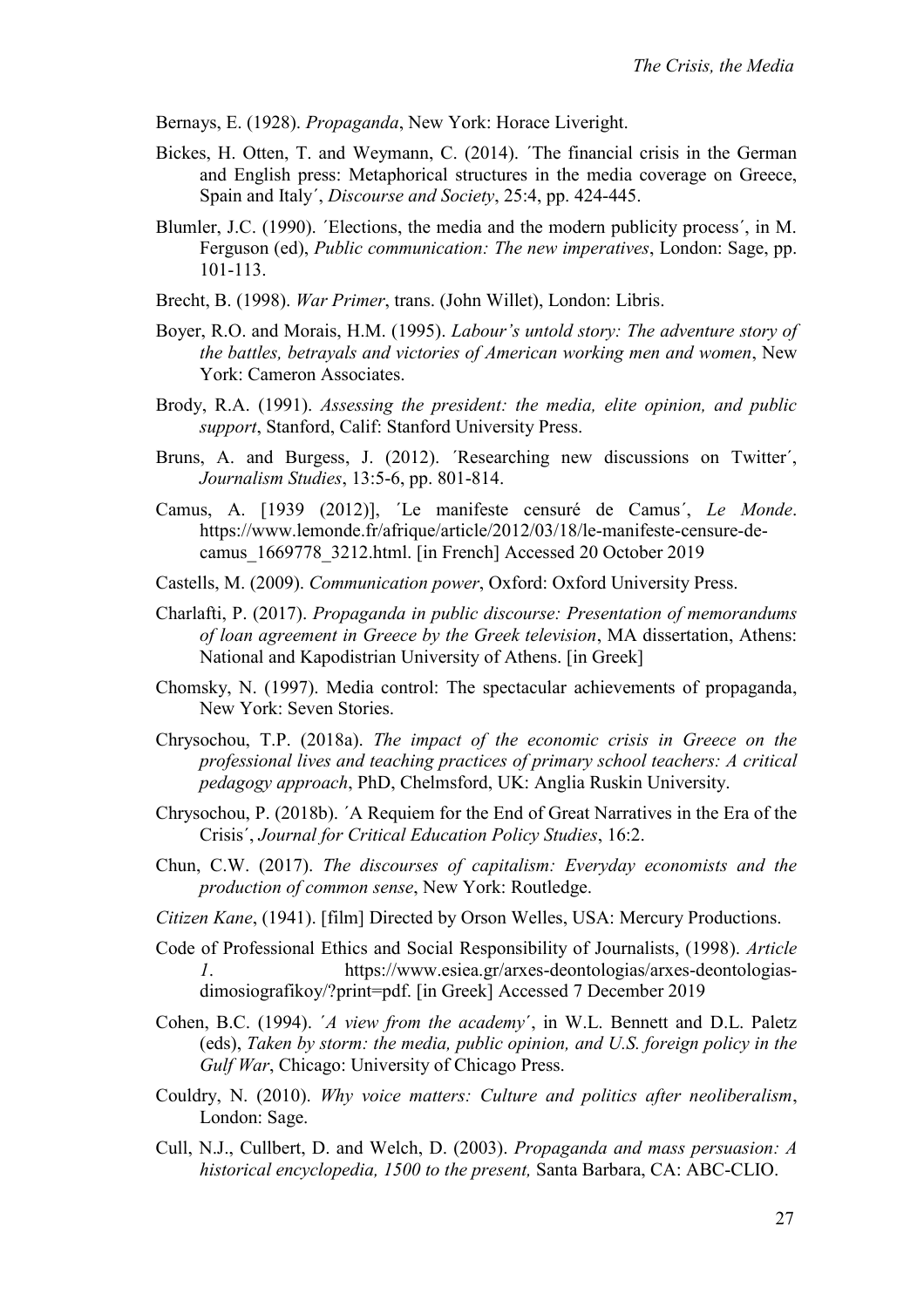Davies, N. (2008). ´Our media have become news producers of distortion´, *The Guardian*. [https://www.theguardian.com/commentisfree/2008/feb/04/comment.](https://www.theguardian.com/commentisfree/2008/feb/04/comment.%20pressandpublishing)  [pressandpublishing](https://www.theguardian.com/commentisfree/2008/feb/04/comment.%20pressandpublishing) Accessed 4 February 2018.

de Balzac, H. [1837 (1976)], *Lost illusions,* London : Penguin Classics.

- Dedousopoulos, A. (2017). The two discourses on the crisis', [http://rednotebook.gr/2017/01/dio-logi-gia-tin-krisi-apospasma-enos-vivliou](http://rednotebook.gr/2017/01/dio-logi-gia-tin-krisi-apospasma-enos-vivliou-en-gignesthe-tou-apostolou-dedousopoulou)[en-gignesthe-tou-apostolou-dedousopoulou.](http://rednotebook.gr/2017/01/dio-logi-gia-tin-krisi-apospasma-enos-vivliou-en-gignesthe-tou-apostolou-dedousopoulou) Accessed 2 August 2019. [in Greek]
- Eagleton, T. (2011). *Why Marx was right*, New Haven, CT: Yale University Press.
- Economou, M. Peppou, L.E. Louki, E. Komporozos A. Mellou A. and Stefanis C. (2012). ´Depression telephone helpline: Help seeking during the financial crisis´, *Psychiatriki*, 23:1, pp. 17-28.
- Fearn-Banks, K. (2002). *Crisis communications: A case study approach*, London: Lawrence Erlbaum Associates.
- Gamson, W.A. (1992). *Talking politics*, New York: Cambridge University Press.
- Gounari, P. (2014). ´Neoliberalism as social necrophilia: Erich Fromm and the politics of hopelessness in Greece´, in S. Miri, R. Lake and T. Kress (eds), *Reclaiming the Same Society: Essays on Erich Fromm's Thought*, Boston, USA: Sense Publishers, pp. 187-201.
- Gounari, P. and Grollios, G. (2013). ´Educational reform in Greece: Central concepts and a critique´*, Journal of Pedagogy*, 3:2, pp. 303-318. [in Greek]
- Gramsci, A. (1971). *Selections from prison notebooks*, trans. (Q. Hoare and G. Nowell- Smith), New York: International Publishers.
- Greek Constitution, (211/Α/24.12.2019). *Article 15*. https://www.hellenicparliament.gr /UserFiles/f3c70a23-7696-49db-9148f24dce6a27c8/FEK%20211-A-24-12-2019% 20NEO%20SYNTAGMA.pdf [in Greek] Accessed 7 December 2019
- Grollios, G. and Gounari, P. (2016). *Liberating and critical pedagogy in Greece*, Athens: Gutenberg. [in Greek]
- Grollios, G. (2004). *Ideology, pedagogy and educational politics*, Athens: Gutenberg. [in Greek]
- Habermas, J. (1975). *Legitimation crisis*, Boston: Beacon Press.
- Hallin, D. C. and Mancini, P. (2004). *Comparing media systems: Three models of media and politics*, Cambridge, UK: Cambridge University Press.
- Hayward J. (1996). ´The Populist Challenge to Elitist Democracy in Europe*´*, in J. Hayward (ed), *Elitism, populism, and European politics*, Oxford: Oxford University Press, pp. 10-32.
- Hesmondhalgh, D. (2017). 'The Media's Failure to Represent the Working Class: Explanations from Media Production and Beyond´*,* in: J. Deery and A. Press (eds), *The Media and Class*, New York: Routledge, pp. 21-37.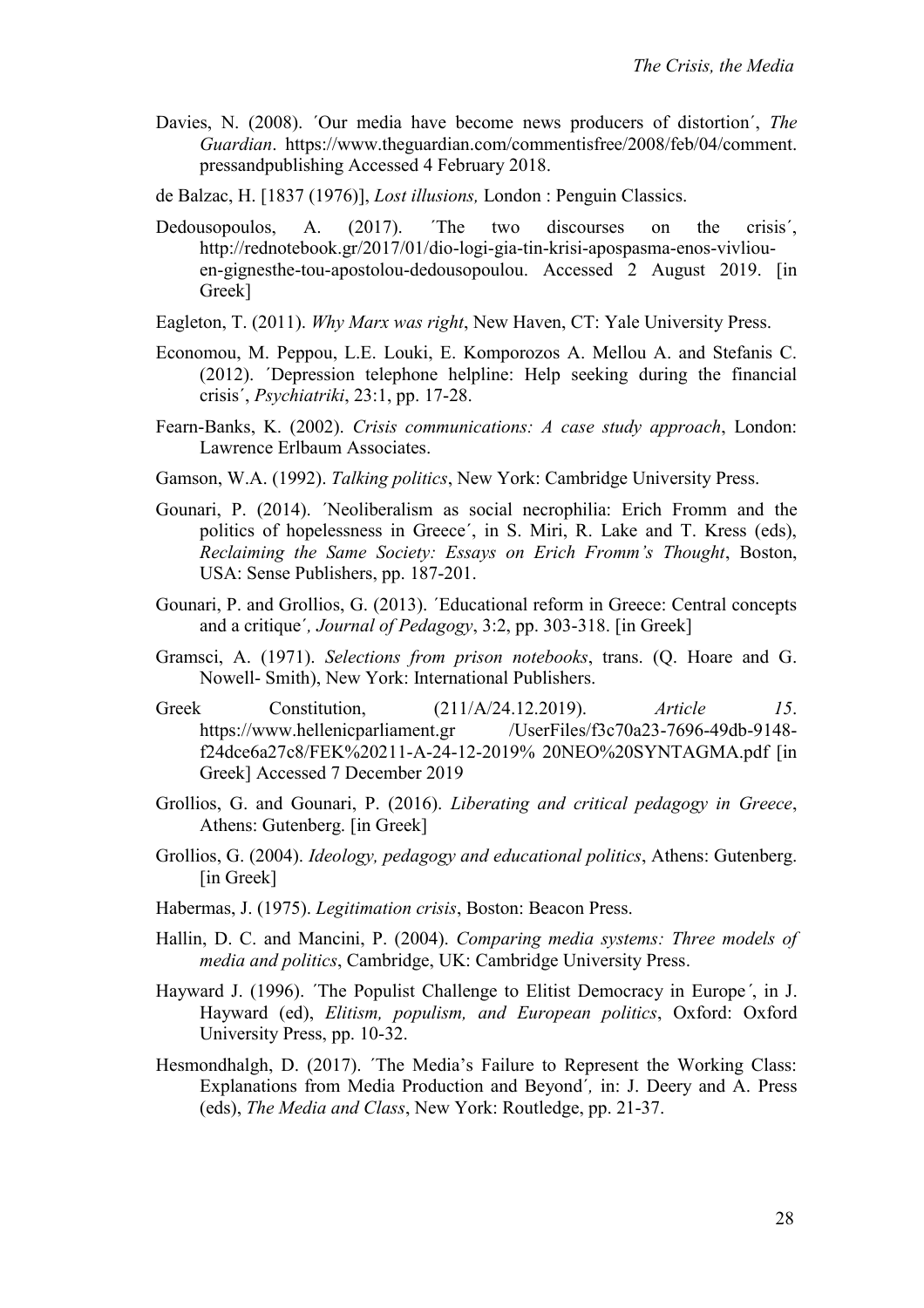- Karamessini, M. (2015). ´The Greek social model: Towards a deregulated labour market and residual social protection´, in D. V. Whitehead (eds.), *The European social model in crisis: Is Europe losing its soul?* Cheltenham, UK: Edward Elgar Publishing Limited, pp. 230-288.
- Katsikas, C., and Kavvadias, G.K. (1998). *School crisis and educational policy. A critique of educational changes (1990-1997),* Athens: Gutenberg. [in Greek]
- Koselleck, R. and Richter, M.W. (2006). ´Crisis´, *Journal of the History of Ideas*, 67:2, pp. 357-400.
- Lasswell, H. D. (1927). *Propaganda technique in the World War*, Oxford, England: Knopf.
- Leandros, N. (2010). 'Media concentration and systemic failures in Greece', *International Journal of Communication*, 4, pp. 886-905.
- Leandros, N. (2013). ´The media at the center of crisis. The financial result of eight big companies´, In: G. Pleios (eds), *Media and the crisis*, Athens: Papazisis, pp. 31-57. [in Greek]
- Lippman, W. (1992). *Public opinion*, New York: Macmillan.
- Lountemis, M. [1962 (2015)], *Abyss Street Number 0*, Athens: Patakis. [in Greek]
- Maniatis, T. and Passas, C. (2013). ´Profitability capital accumulation and crisis in the Greek economy 1958–2009: A marxist analysis´, *Review of Political Economy*, 25:4, pp. 624-649.
- Marlin, R. (2013). *Propaganda and the ethics of persuasion*, Canada: Broadview press.
- Marx, K. and Engels, F. [1932] (1974). *The German ideology*, London: Lawrence and Wishart.
- McLaren, P. (2007). *Life in schools: An introduction to critical pedagogy in the foundations of education*, New York: Allyn and Bacon.
- McNair, B. (2006). *Cultural chaos*, New York: Routledge.
- McQuail, D. and Vidal, S. (1991). *Communication models for the study of Mass Media*, Athens: Kastaniotis. [in Greek]
- Milios, J. (2011). ´The Greek crisis as a version of the global economic crisis and EMU crisis´, *International conference public debt and austerity policies in Europe: The response of the European Left*, Athens: The European Left Party, Coalition of the Left and N. Poulantzas Institute*.* [in Greek]
- Milios, J. (2014). *´Financial sphere, neoliberalism, the 'European crisis´*, in S. Koskoletos and E. Papadopoulou (eds). *Crisis, debt and the development perspective*, trans. (I. Economou), Athens: Transform! Nicos Poulantzas and Nissos Publications.
- Mirowski, P. (2010). ´The great mortification: Economists' responses to the crisis of 2007 -(and counting) ´, *The Hedgehog Review*, 12:2, pp. 28-41.
- Mylonas, Y. (2012). ´Media and the economic crisis of the EU: the 'culturalization' of a systemic crisis and Bild-Zeitung's framing of Greece: Triple C- cognition, communication, co-operation´*, Journal for a Global Sustainable Information Society*, 10:2, pp. 646-671.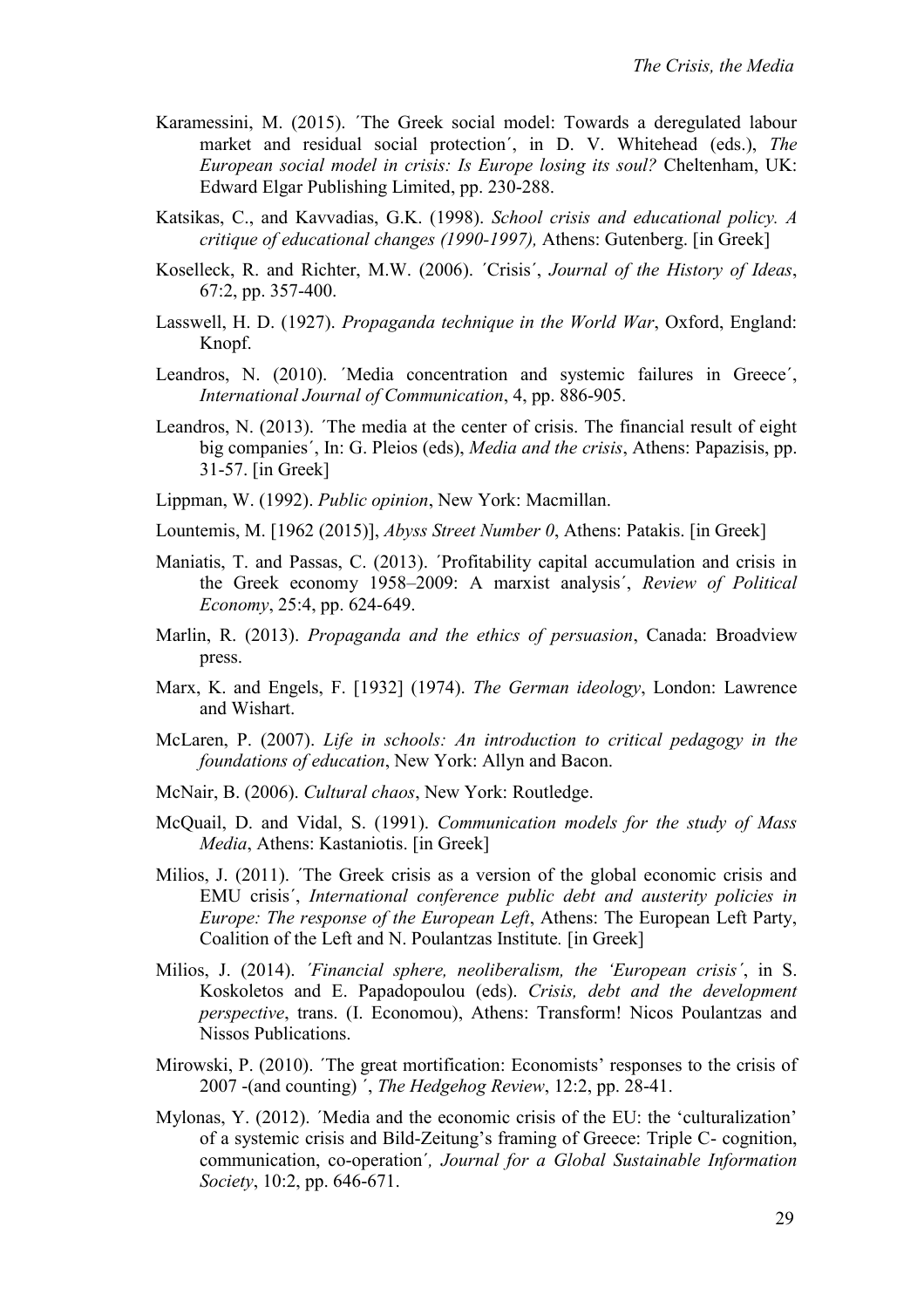Ovenden, K. (2015). *Syriza: Inside the labyrinth*, London: Pluto Press.

- Papageorgiou, V. (2015). ´The terrain during the crisis and the mass media: Public discourse shift and new cultural models in the case of Greek television´, *5th European Congress of Modern Greek Studies*, Thessaloniki, 2-5 October 2014, Athens: European Society of Modern Greek Studies. [in Greek]
- Papageorgiou, V. (2018). ´The symbolic dimension of the neoliberal dominance in contemporary Greece: A critical anthropological approach to the political´, *6th Conference of the Greek Sociological Association,* 29-31 March 2018, Athens. [in Greek]
- Papathanasopoulos, S. (2004). *Politics and mass media: The case of southern Euro*pe, Athens: Kastaniotis. [in Greek]
- Passas, C. and Pierros, C. (2017). ´The failure of internal devaluation and the case of an investment-led strategy to foster competitiveness in Greece´, *Policy Brief, 14, Labour Institute G.S.E.E.* [https://ineobservatory.gr/wp](https://ineobservatory.gr/wp-content/uploads/2017/04/Policy-Brief-142.pdf)[content/uploads/2017/04/Policy-Brief-142.pdf.](https://ineobservatory.gr/wp-content/uploads/2017/04/Policy-Brief-142.pdf) Accessed 20 July 2019.
- Pavlidis, P. (2012). *Knowledge in the discourse of social evolution*, Athens, Greece: Epikendro. [in Greek]
- Pavlidis, P. (2017). ´On the role of the educator´, *Selidodeiktis (Bookmark) for Education and Society,* 1, Spring 2017, pp. 40-41. [in Greek]
- Pleios, G. (2001a). *The Discourse of the image, ideology and poli*tics, Athens: Papazisis. [in Greek]
- Pleios, G. (2001b). *The information society*, Athens: Kastaniotis. [in Greek]
- Pratkanis, A. and Aronson, E. (2001). *Age of propaganda: The everyday use and abuse of persuasion*, New York: Henry Holt & Company, LLC.
- Reich, Z. (2010). ´Measuring the impact of PR on published news in increasingly fragmented news environments: A multifaceted approach´*, Journalism Studies*, 11:6, pp. 799–816.
- Reston, J. (1967). *The artillery of the press: Its influence on American foreign policy*, New York: Harper & Row.
- Ricoeur, P. (1984). *Time and Narrative I*, Chicago: The University of Chicago Press.
- Roitman, J. (2014). *Anti-crisis*, Durham and London: Duke University Press.
- Sakellaropoulos, S. (2014). *Crisis and social stratification in 21st century Greece*, Athens: Topos Publishers. [in Greek]
- Serafetinidou, M. (2003). *Sociology of mass communication media*, Athens: Library of Social Science and Social Politics - Gutenberg. [in Greek]
- Shahin, J. and Terzis, G. (2012). ´The European public sphere and multilevel governance: Structures and actors´, in L. Morganti and L. Bekemans (eds), T*he European Public Sphere: From Critical Thinking to Responsible Action*, New York: Peter Lang.
- Simou, E. and Koutsogeorgou, E. (2014). ´Effects of the economic crisis on health and healthcare in Greece in the literature from 2009 to 2013: A systematic review´*. Health Policy*, 115:2, pp. 111-119.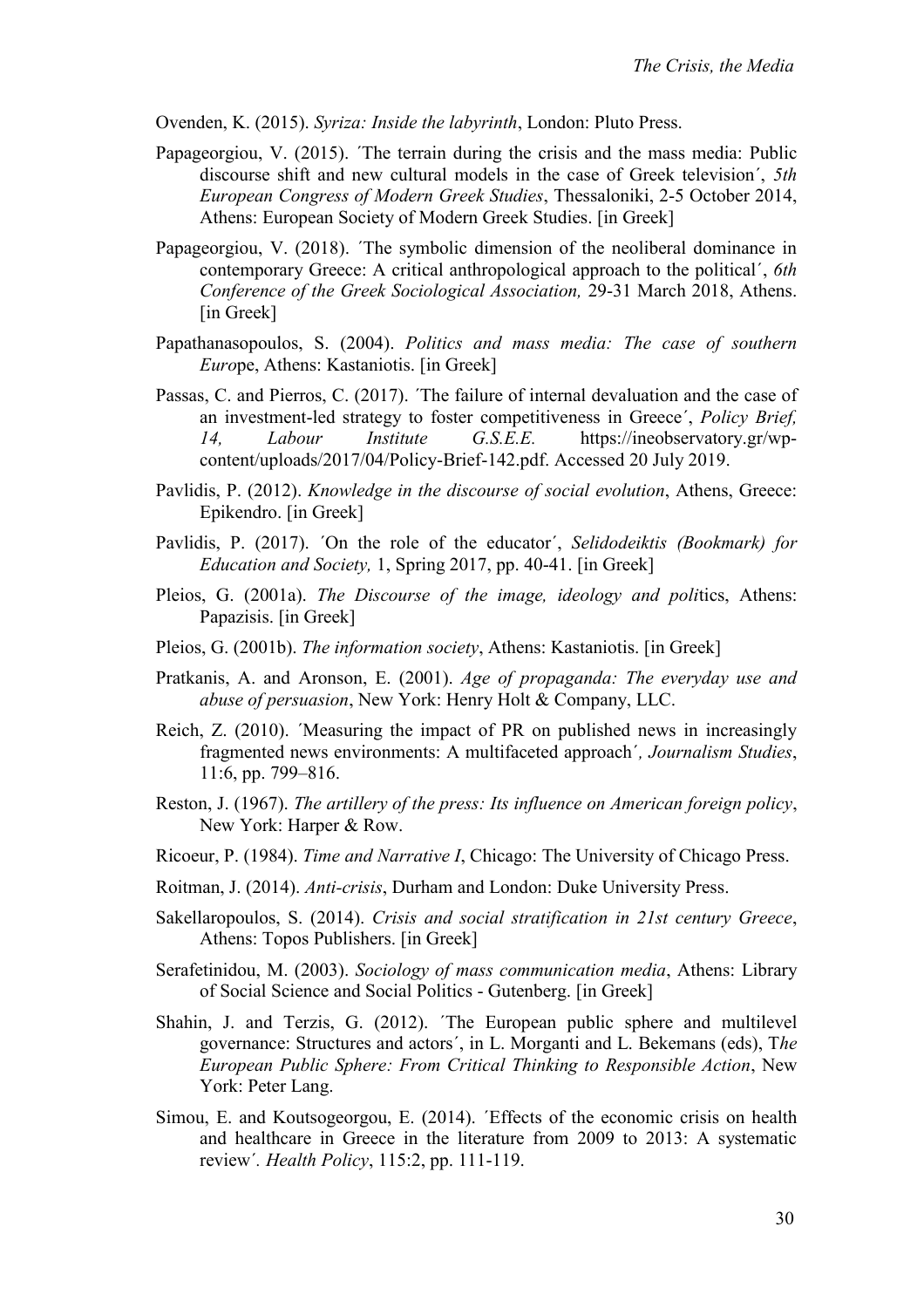- Smith, B.L. Lasswell, H.D. and Casey, R.D. (1946). *Propaganda, communication and public opinion: A comprehensive reference guide*, Princeton: Princeton University Press.
- Stamkos, G. (2000). *Forbidden technology*, Archetypo. [in Greek]
- Taylor, R. (1998). *Film propaganda: Soviet Russia and Nazi Germany*, London: Tauris.
- Walby, S. (2015). *Crisis*, Cambridge, UK: Polity Press.

 $\overline{a}$ 

- Webster, F. (2006). *Theories of the information society*, New York: Routledge.
- Williams, R. (1985). *Keywords: A vocabulary of culture and society*, New York: Oxford University Press.
- Williams, B.A. (2003). ´The new media environment, internet chatrooms, and public discourse after 9/11´, in D.K. Thussu and D. Freedman (eds), *War and the media: Reporting conflict 24/7,* London: Sage Publications.
- Wolff, R. D. (2012). *Democracy at work: A cure for capitalism*, Chicago: Haymarket Books.
- Zacharopoulos, T. and Paraschos, E.M. (1993). *Mass media in Greece: Power politics and* privatization, Westport, CT: Praeger.
- Zaller, J.R. (1992). *The nature and origins of mass opinion*, Cambridge, UK: Cambridge University Press.

## **Endnotes**

iv The concept of *crisis*, as a thick one, with a broad content and multiple uses in different historical periods, is charged with interlaced conceptual difficulties, which need to be taken into great consideration by scholars before including it in their own terminology (c.f. Katsikas and Kavvadias, 1998; Koselleck and Richter, 2006). The same also applies to other contextually and ideologically mediated concepts, like *democracy*, *freedom* and *capitalism*, which, precisely due to their diachronic use and adjustments of meaning, have been defined and understood quite differently by different people and groups throughout their history, ending up meaning many different things to different people (c.f. Williams, 1985; Wolff, 2012; Chrysochou, 2018a). In any case, my intention here is not to argue in favour of perpetual linguistic or lexical debates, since those concepts are approached as ''real material enactments of hard-earned victories'' (Chun, 2017: 141).

<sup>v</sup> Culture is a complex and multifaceted concept, often associated with terminology and conceptual confusion in literature. For clarity's sake, thus, I provide the specific definition of the concept that I use in this article. Culture here, is not only approached as a way of life, meaning, as a sum of practices, ideological principles and values on which different social groups draw in order to interpret the world. More than that, culture is also considered a field of struggle, as far as the production, legitimisation and dissemination of forms of knowledge

<sup>&</sup>lt;sup>i</sup>A book, which due to the particular artistic practice followed by Brecht (photo-epigrams), has been described by many as a practical manual, demonstrating how to read press photographs.

ii Actually, it was one of the most prominent American labour newspapers of the 1880s.

iii The manifesto remained unpublished until a few years ago, March 2012, when it finally came to light through the French newspaper *Le Monde*.